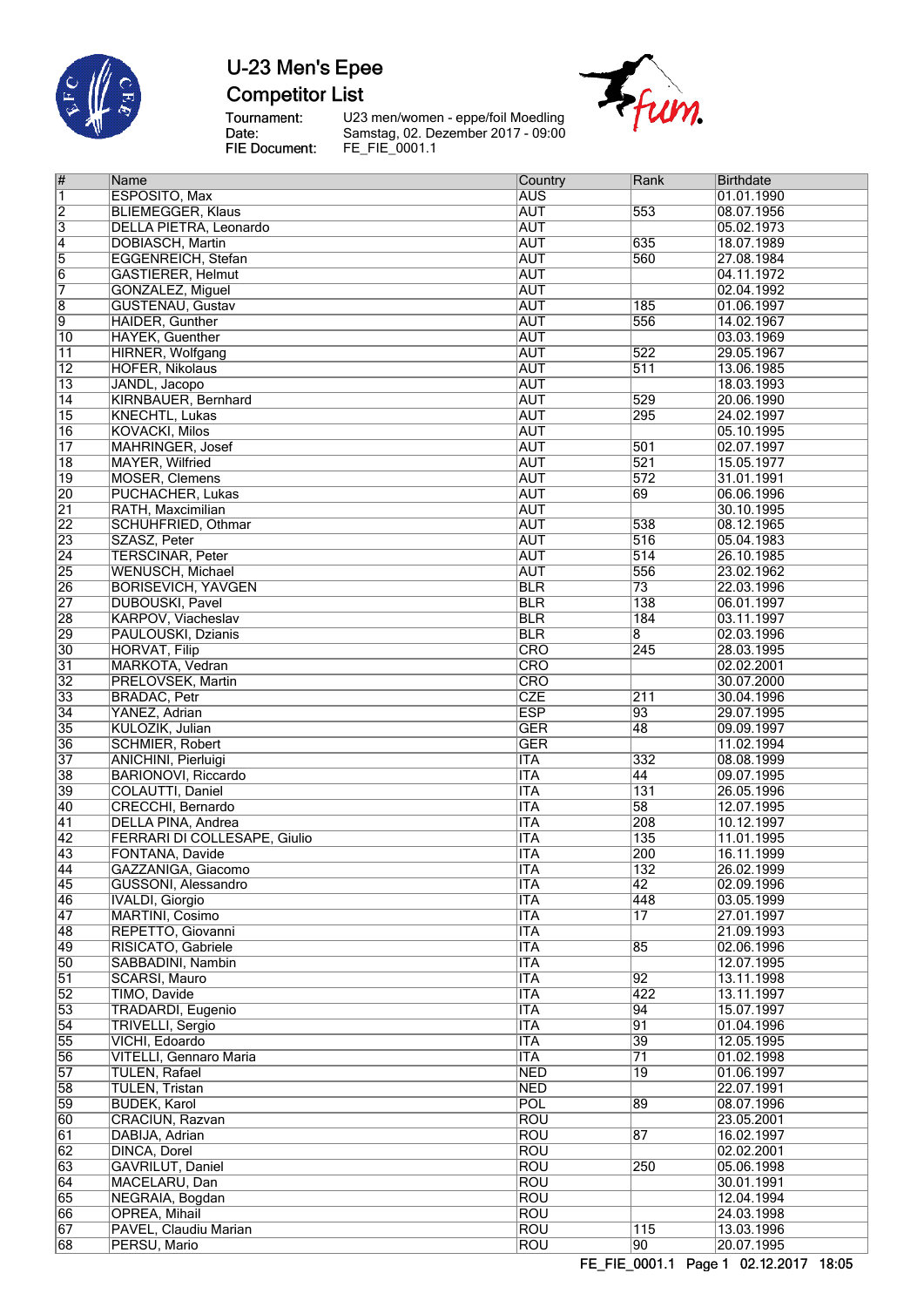## FE\_FIE\_0001.1 Page 2 02.12.2017 18:05

| $\vert \#$      | Name               | <b>Country</b> | Rank | Birthdate  |
|-----------------|--------------------|----------------|------|------------|
| 69              | POPESCU, Sebastian | Rou            |      | 16.03.2001 |
| 70              | TIRMAN, Sebastian  | <b>ROU</b>     | 305  | 09.07.1999 |
| $\overline{71}$ | VOLKOV, Danila     | <b>RUS</b>     | 50   | 08.02.1995 |
| $\overline{72}$ | SOBOCAN, Rok       | <b>ISLO</b>    |      | 13.11.1971 |
| 73              | CETIC, Danilo      | <b>SRB</b>     | 120  | 11.12.1996 |
| $\overline{74}$ | CVETIC, Jovan      | <b>SRB</b>     | 388  | 08.09.1997 |
| 75              | MARTIC, Nemanja    | <b>SRB</b>     |      | 18.10.1989 |
| 76              | NIKOLIC, Kosta     | <b>SRB</b>     | 375  | 23.04.1999 |
| 77              | RISTIC, Ognjen     | <b>SRB</b>     |      | 28.02.2002 |
| 78              | KLOTZ, Hans        | SUI            |      | 20.07.1958 |
| 79              | CIPAR, Jan         | <b>ISVK</b>    | 72   | 25.03.1997 |
| 80              | DUDUC, Alex        | <b>SVK</b>     | 53   | 25.08.1997 |

U-23 Men's Epee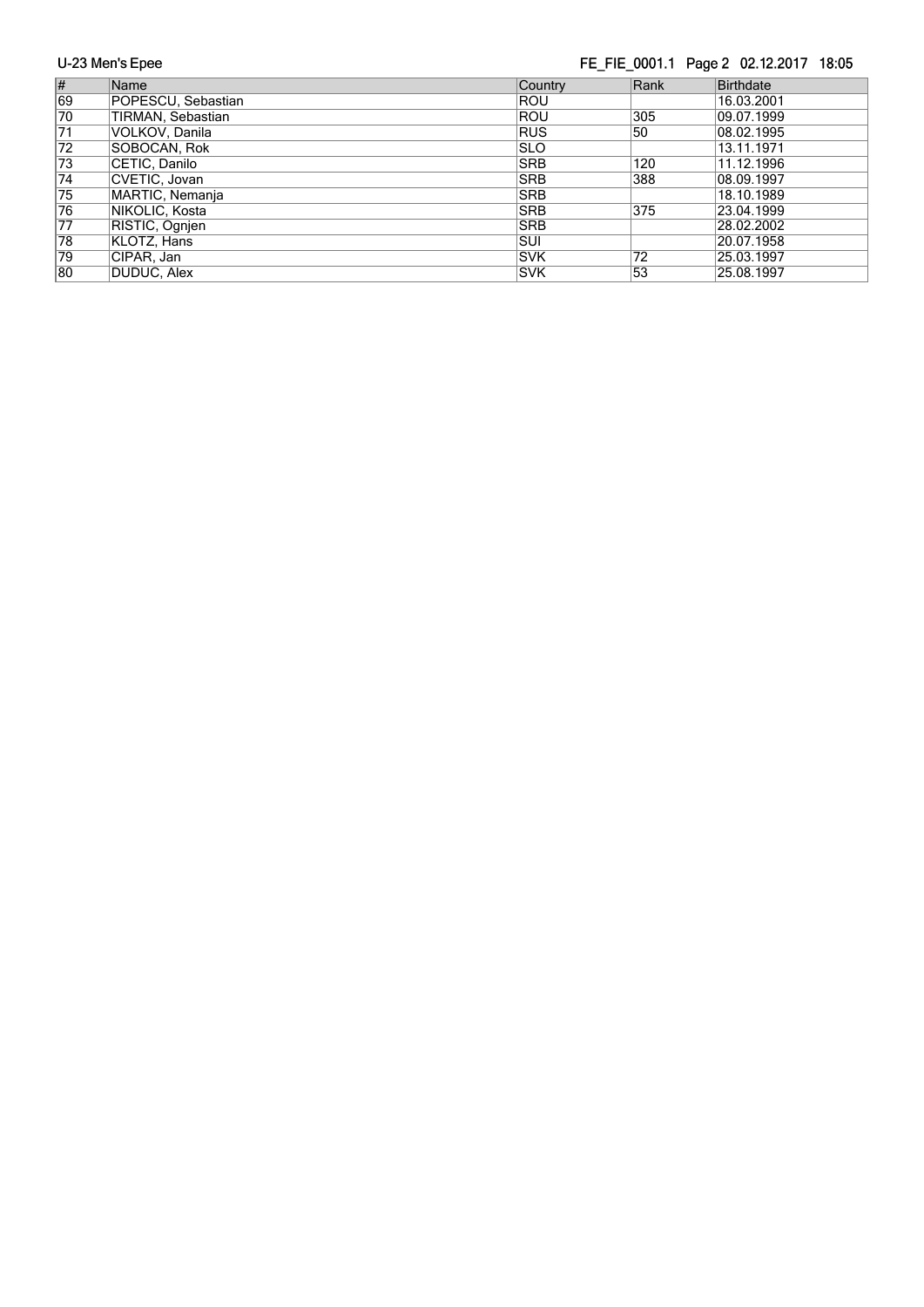| U23 men/women - eppe/foil Moedling                                                                               |          |  |  |  |  |  |  |  |  |  |  |  |  |
|------------------------------------------------------------------------------------------------------------------|----------|--|--|--|--|--|--|--|--|--|--|--|--|
|                                                                                                                  | Moedling |  |  |  |  |  |  |  |  |  |  |  |  |
| Samstag, 02. Dezember 2017                                                                                       |          |  |  |  |  |  |  |  |  |  |  |  |  |
| U-23 Men's Epee                                                                                                  |          |  |  |  |  |  |  |  |  |  |  |  |  |
| Total # of competitors: 80<br>Total # of pools: 12                                                               |          |  |  |  |  |  |  |  |  |  |  |  |  |
| 12 pools<br>Round 1<br>4 pools of 6 and 8 pools of 7<br>64 (80,00% of 80) competitors promoted to the next round |          |  |  |  |  |  |  |  |  |  |  |  |  |
| Round 2<br>Complete DE table of 64 fenced through the finals, no fence-off for third                             |          |  |  |  |  |  |  |  |  |  |  |  |  |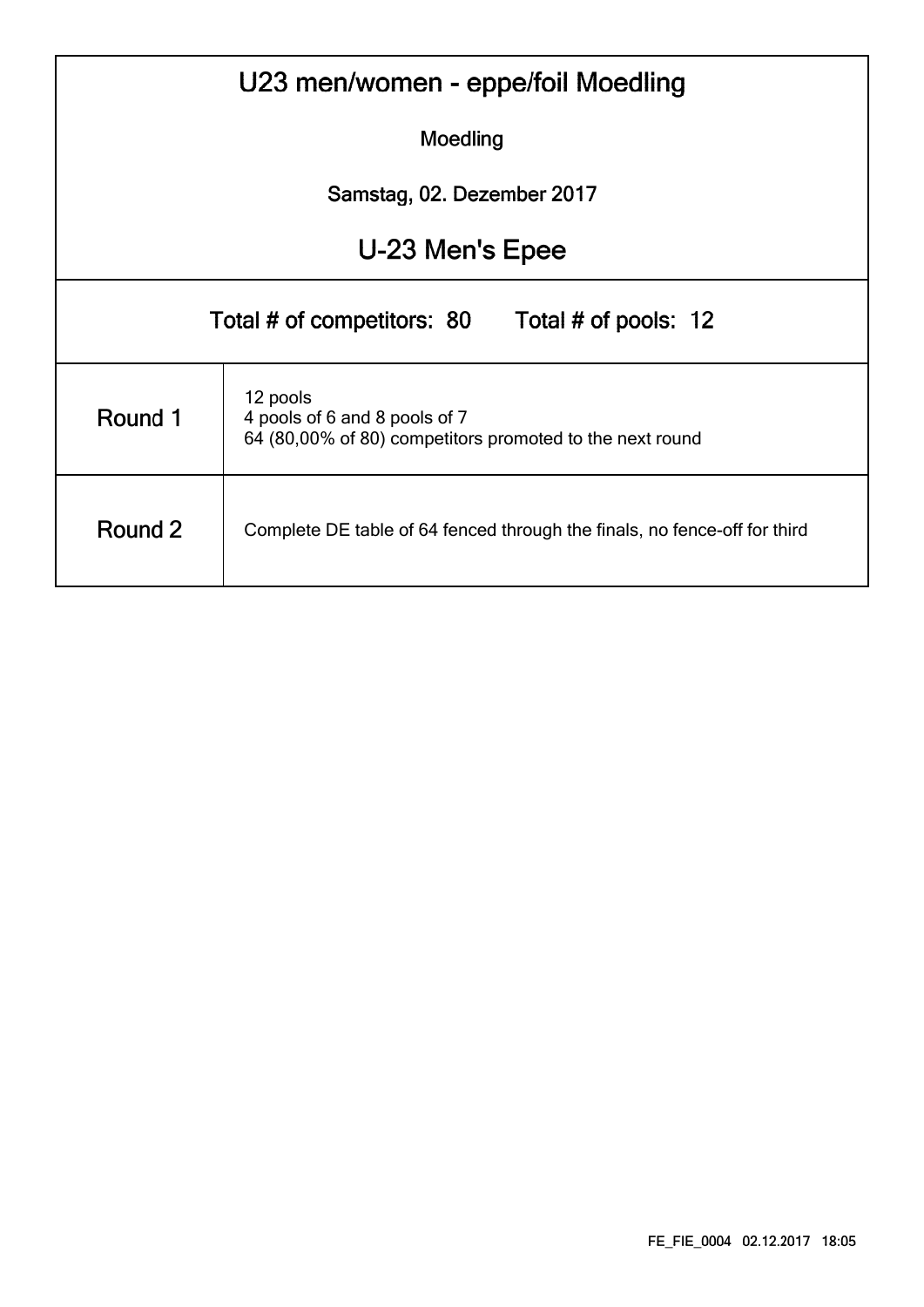

## Seeding for Round #1 - Pool

Tournament:<br>Date: FIE Document:

U23 men/women - eppe/foil Moedling<br>Samstag, 02. Dezember 2017 - 09:00<br>FE\_FIE\_0001.2



| Seed            | Name                          | Country                 | Rank            | Notes |
|-----------------|-------------------------------|-------------------------|-----------------|-------|
| $\overline{1}$  | PAULOUSKI, Dzianis            | <b>BLR</b>              | 8               |       |
| $\overline{2}$  | MARTINI, Cosimo               | <b>ITA</b>              | $\overline{17}$ |       |
| $\overline{3}$  | <b>TULEN, Rafael</b>          | <b>NED</b>              | $\overline{19}$ |       |
| $\overline{4}$  | VICHI, Edoardo                | <b>ITA</b>              | 39              |       |
| $\overline{5}$  | <b>GUSSONI, Alessandro</b>    | <b>ITA</b>              | 42              |       |
| $\overline{6}$  | <b>BARIONOVI, Riccardo</b>    | <b>ITA</b>              | 44              |       |
| 7               | KULOZIK, Julian               | <b>GER</b>              | 48              |       |
|                 |                               |                         |                 |       |
| $\overline{8}$  | VOLKOV, Danila                | <b>RUS</b>              | $\overline{50}$ |       |
| $\overline{9}$  | <b>DUDUC, Alex</b>            | <b>SVK</b>              | 53              |       |
| 10              | CRECCHI, Bernardo             | <b>ITA</b>              | 58              |       |
| $\overline{11}$ | PUCHACHER, Lukas              | <b>AUT</b>              | 69              |       |
| $\overline{12}$ | VITELLI, Gennaro Maria        | <b>ITA</b>              | $\overline{71}$ |       |
| $\overline{13}$ | CIPAR, Jan                    | <b>SVK</b>              | $\overline{72}$ |       |
| $\overline{14}$ | <b>BORISEVICH, YAVGEN</b>     | <b>BLR</b>              | 73              |       |
| $\overline{15}$ | RISICATO, Gabriele            | <b>ITA</b>              | 85              |       |
| 16              | DABIJA, Adrian                | <b>ROU</b>              | 87              |       |
| $\overline{17}$ | <b>BUDEK, Karol</b>           | POL                     | 89              |       |
| 18              | PERSU, Mario                  | <b>ROU</b>              | $ 90\rangle$    |       |
|                 |                               |                         |                 |       |
| $ 19\rangle$    | <b>TRIVELLI, Sergio</b>       | <b>ITA</b>              | 91              |       |
| $\overline{20}$ | <b>SCARSI, Mauro</b>          | <b>ITA</b>              | 92              |       |
| $\overline{21}$ | YANEZ, Adrian                 | <b>ESP</b>              | 93              |       |
| $\overline{22}$ | <b>TRADARDI, Eugenio</b>      | <b>ITA</b>              | 94              |       |
| $\overline{23}$ | PAVEL, Claudiu Marian         | <b>ROU</b>              | 115             |       |
| $\overline{24}$ | CETIC, Danilo                 | <b>SRB</b>              | 120             |       |
| 25              | <b>COLAUTTI, Daniel</b>       | <b>ITA</b>              | 131             |       |
| 26              | GAZZANIGA, Giacomo            | <b>ITA</b>              | 132             |       |
| $\overline{27}$ | FERRARI DI COLLESAPE, Giulio  | <b>ITA</b>              | 135             |       |
| 28              | <b>DUBOUSKI, Pavel</b>        | <b>BLR</b>              | 138             |       |
| 29              | KARPOV, Viacheslav            | <b>BLR</b>              | 184             |       |
|                 |                               |                         |                 |       |
| 30              | <b>GUSTENAU, Gustav</b>       | <b>AUT</b>              | 185             |       |
| $\overline{31}$ | FONTANA, Davide               | <b>ITA</b>              | 200             |       |
| $\overline{32}$ | <b>DELLA PINA, Andrea</b>     | <b>ITA</b>              | 208             |       |
| 33              | <b>BRADAC, Petr</b>           | <b>CZE</b>              | 211             |       |
| 34              | <b>HORVAT, Filip</b>          | <b>CRO</b>              | 245             |       |
| 35              | GAVRILUT, Daniel              | <b>ROU</b>              | 250             |       |
| 36              | <b>KNECHTL, Lukas</b>         | <b>AUT</b>              | 295             |       |
| $\overline{37}$ | TIRMAN, Sebastian             | <b>ROU</b>              | 305             |       |
| 38              | <b>ANICHINI, Pierluigi</b>    | <b>ITA</b>              | 332             |       |
| 39              | NIKOLIC, Kosta                | <b>SRB</b>              | 375             |       |
| 40              | CVETIC, Jovan                 | <b>SRB</b>              | 388             |       |
|                 |                               |                         |                 |       |
| 41              | TIMO, Davide                  | <b>ITA</b>              | 422             |       |
| $\overline{42}$ | <b>IVALDI</b> , Giorgio       | <b>ITA</b>              | 448             |       |
| 43              | <b>MAHRINGER, Josef</b>       | <b>AUT</b>              | 501             |       |
| 44              | <b>HOFER, Nikolaus</b>        | <b>AUT</b>              | 511             |       |
| 45              | <b>TERSCINAR, Peter</b>       | <b>AUT</b>              | 514             |       |
| 46              | SZASZ, Peter                  | <b>AUT</b>              | 516             |       |
| $\overline{47}$ | <b>MAYER, Wilfried</b>        | <b>AUT</b>              | 521             |       |
| 48              | HIRNER, Wolfgang              | <b>AUT</b>              | 522             |       |
| 49              | KIRNBAUER, Bernhard           | <b>AUT</b>              | 529             |       |
| 50              | <b>SCHUHFRIED, Othmar</b>     | <b>AUT</b>              | 538             |       |
| $\overline{51}$ | <b>BLIEMEGGER, Klaus</b>      | <b>AUT</b>              | 553             |       |
|                 |                               |                         |                 |       |
| $\overline{52}$ | HAIDER, Gunther               | <b>AUT</b>              | 556             |       |
| 53              | <b>WENUSCH, Michael</b>       | <b>AUT</b>              | 556             |       |
| $\overline{54}$ | EGGENREICH, Stefan            | <b>AUT</b>              | 560             |       |
| 55              | MOSER, Clemens                | AUT                     | 572             |       |
| 56              | DOBIASCH, Martin              | <b>AUT</b>              | 635             |       |
| 57              | PRELOVSEK, Martin             | CRO                     |                 |       |
| 58              | ESPOSITO, Max                 | <b>AUS</b>              |                 |       |
| 59              | NEGRAIA, Bogdan               | <b>ROU</b>              |                 |       |
| 60              | <b>SCHMIER, Robert</b>        | <b>GER</b>              |                 |       |
| $\overline{61}$ | MACELARU, Dan                 | <b>ROU</b>              |                 |       |
|                 |                               | <b>NED</b>              |                 |       |
| $\overline{62}$ | <b>TULEN, Tristan</b>         |                         |                 |       |
| 63              | REPETTO, Giovanni             | <b>ITA</b>              |                 |       |
| $\overline{64}$ | KLOTZ, Hans                   | $\overline{\text{SUI}}$ |                 |       |
| 65              | MARKOTA, Vedran               | CRO                     |                 |       |
| 66              | <b>DELLA PIETRA, Leonardo</b> | <b>AUT</b>              |                 |       |
| $\overline{67}$ | GONZALEZ, Miguel              | <b>AUT</b>              |                 |       |
| 68              | MARTIC, Nemanja               | <b>SRB</b>              |                 |       |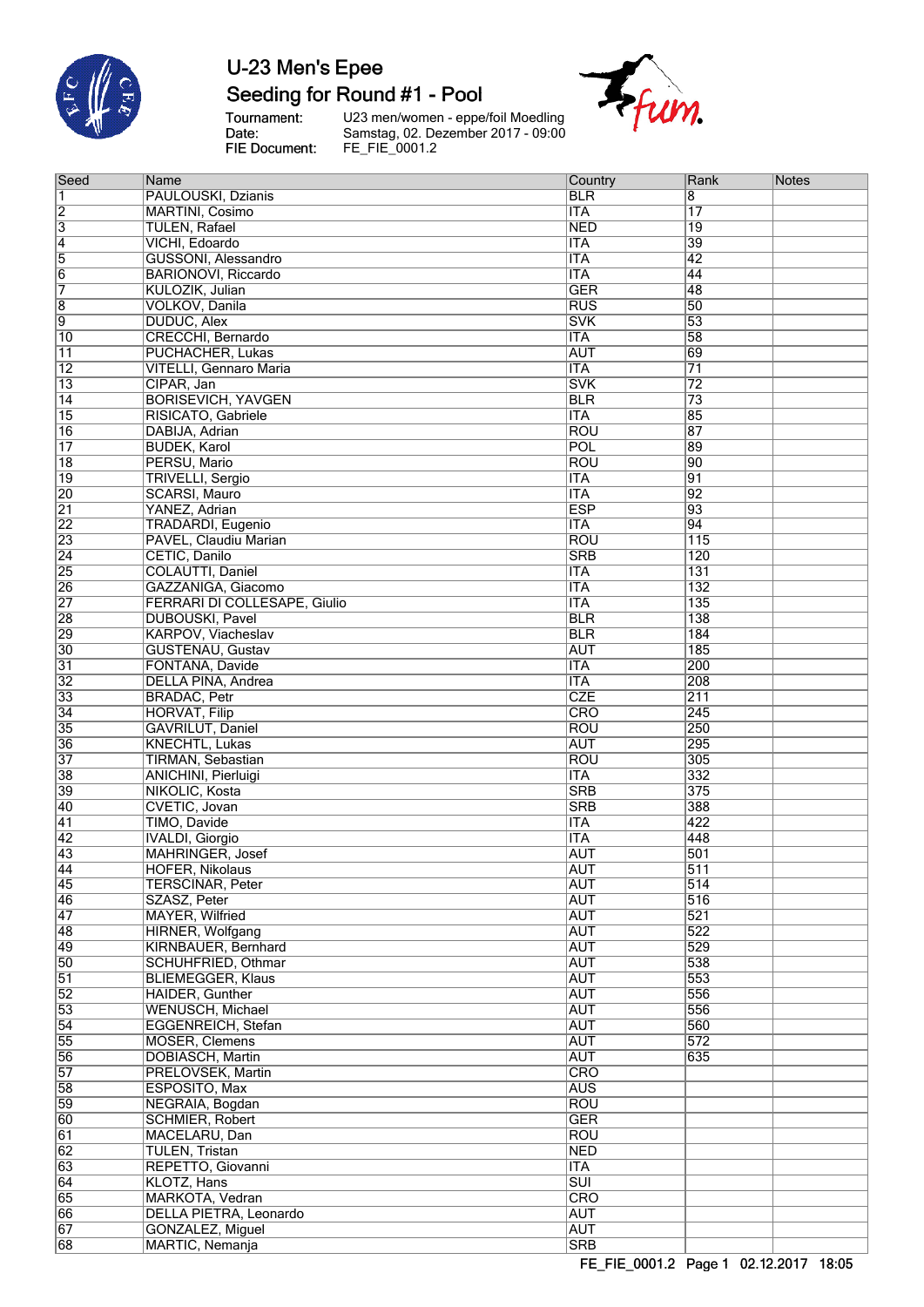FE\_FIE\_0001.2 Page 2 02.12.2017 18:05 U-23 Men's Epee Seed Name Rank Notes 69 SOBOCAN, Rok SLO<br>
70 DINCA, Dorel ROU<br>
71 OPREA, Mihail ROU<br>
72 JANDL, Jacopo AUT<br>
73 GASTIERER, Helmut AUT<br>
74 RATH, Maxcimilian AUT TERNATION DINCA, Dorel ROUTER COMPANY AND ROUTER CONTROL ROUTER OF ROUTER CONTROL ROUTER CONTROL ROUTER CONTROL ROUTER CONTROL ROUTER CONTROL ROUTER CONTROL ROUTER CONTROL ROUTER CONTROL ROUTER CONTROL ROUTER CONTROL ROUTE 71 OPREA, Mihail ROU 12 JANDL, Jacopo<br>
173 GASTIERER, Helmut AUT<br>
174 RATH, Maxcimilian AUT<br>
175 CRACIUN, Razvan ROU 72 JANDL, Jacopo **Automatic Service Service Service Service** AUT 73 GASTIERER, Helmut Australian Australian (AUT 175 CRACIUN, Razvan<br>
176 HAYEK, Guenther AUT<br>
177 KOVACKI, Milos AUT<br>
178 SABBADINI, Nambin ITA<br>
179 RISTIC, Ognjen SRB 76 HAYEK, Guenther AUT 1999 - Maria Barat (1999)<br>
2007 - KOVACKI, Milos (2007)<br>
2007 - SABBADINI, Nambin (1998)<br>
2007 - TTA (1998)<br>
2008 - SRB (1999)<br>
2008 - SRB (1999) 77 KOVACKI, Milos AUT 79 RISTIC, Ognjen SRB<br>80 POPESCU, Sebastian ROU POPESCU, Sebastian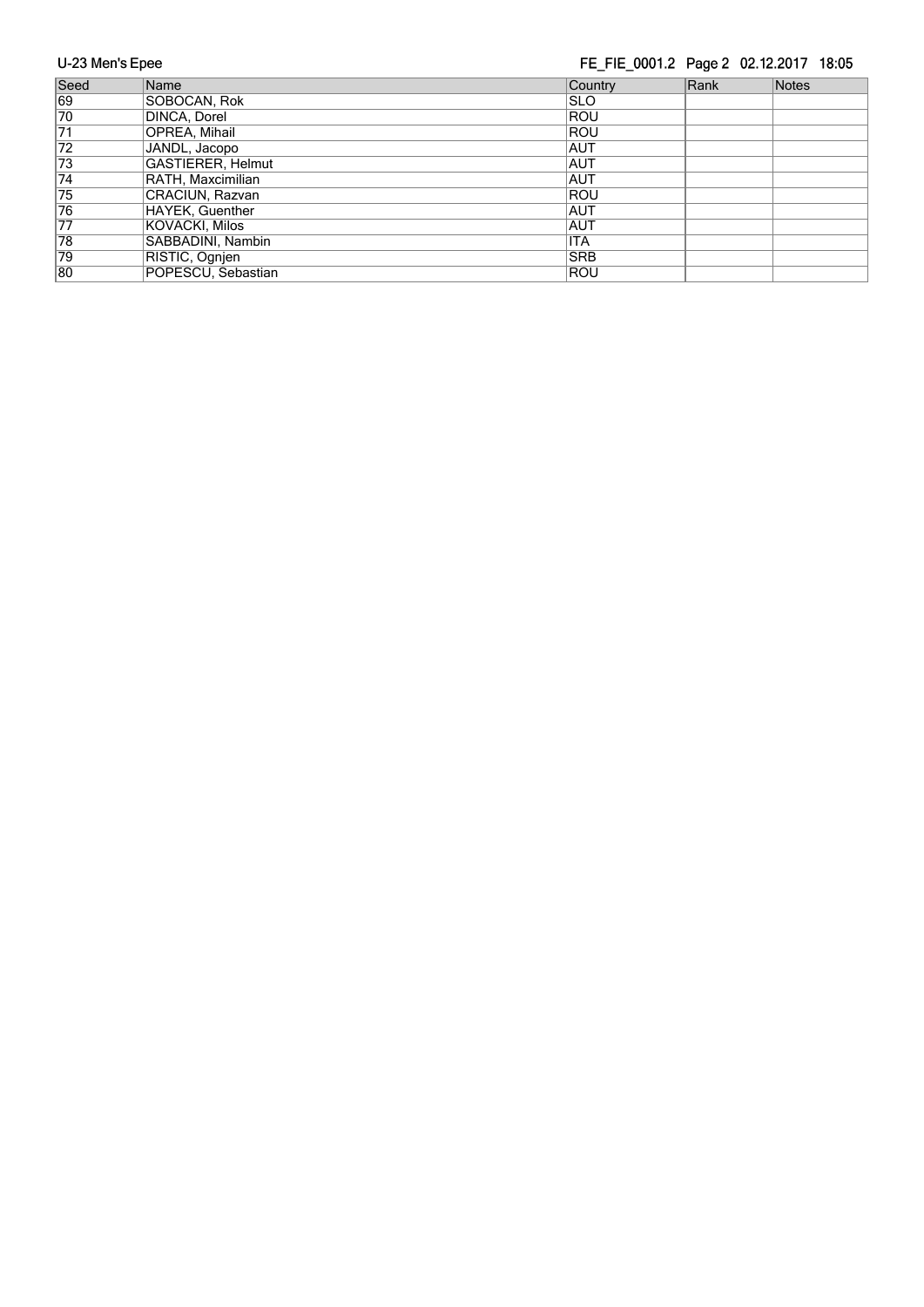

## U-23 Men's Epee **Round #1 Pool Results**



Tournament: Date: FIE Document:

U23 men/women - eppe/foil Moedling Samstag, 02. Dezember 2017 - 09:00 FE\_FIE\_0007

|               | Strip 1                | Referee(s):            |                         |                |                |                |                |                |                |                |                |        |    |     |            |
|---------------|------------------------|------------------------|-------------------------|----------------|----------------|----------------|----------------|----------------|----------------|----------------|----------------|--------|----|-----|------------|
|               | 09:00                  | SOMOSKEOY, Peter (HUN) |                         |                |                |                |                |                |                |                |                |        |    |     |            |
| Name          |                        | Affiliation            | #                       | 1              | $\overline{2}$ | 3              | 4              | 5              | 6              | 7              | v              | V/M TS |    | TR. | <b>Ind</b> |
|               | HIRNER, Wolfgang       | <b>AUT</b>             | 1                       |                | V5             | D <sub>3</sub> | V5             | V5             | D <sub>3</sub> | D <sub>3</sub> | 3              | 0,50   | 24 | 25  | $-1$       |
|               | <b>CRACIUN, Razvan</b> | <b>ROU</b>             | $\overline{2}$          | D <sub>3</sub> |                | D <sub>2</sub> | V5             | D <sub>3</sub> | V <sub>4</sub> | V <sub>5</sub> | 3              | 0,50   | 22 | 20  | 2          |
|               | PAULOUSKI, Dzianis     | <b>BLR</b>             | 3                       | V <sub>5</sub> | V5             |                | V <sub>5</sub> | V5             | V <sub>5</sub> | D <sub>4</sub> | 5              | 0,83   | 29 | 22  | 7          |
|               | KIRNBAUER, Bernhard    | <b>AUT</b>             | $\overline{\mathbf{4}}$ | D4             | D <sub>1</sub> | D4             |                | D <sub>2</sub> | V <sub>5</sub> | D <sub>3</sub> | 1              | 0,17   | 19 | 27  | -8         |
|               | COLAUTTI, Daniel       | <b>ITA</b>             | 5                       | D4             | V4             | D <sub>4</sub> | V5             |                | D <sub>3</sub> | D <sub>2</sub> | $\overline{2}$ | 0,33   | 22 | 24  | $-2$       |
|               | MARKOTA, Vedran        | <b>CRO</b>             | 6                       | V4             | D <sub>3</sub> | D <sub>4</sub> | D <sub>2</sub> | V4             |                | D <sub>1</sub> | $\overline{2}$ | 0,33   | 18 | 25  | $-7$       |
| CETIC, Danilo |                        | <b>SRB</b>             | $\overline{7}$          | V5             | D <sub>2</sub> | V5             | V <sub>5</sub> | V5             | V <sub>5</sub> |                | 5              | 0,83   | 27 | 18  | 9          |

| $\mathbf{\Omega}$ | Strip 2               | Referee(s):        |                         |                |                |                |                |                |                |                |             |        |    |           |            |
|-------------------|-----------------------|--------------------|-------------------------|----------------|----------------|----------------|----------------|----------------|----------------|----------------|-------------|--------|----|-----------|------------|
|                   | 09:00                 | KUN, Csaba (HUN)   |                         |                |                |                |                |                |                |                |             |        |    |           |            |
| Name              |                       | <b>Affiliation</b> | #                       | 1              | $\overline{2}$ | 3              | 4              | 5              | 6              | 7              | v           | V/M TS |    | <b>TR</b> | <b>Ind</b> |
| MARTINI, Cosimo   |                       | <b>ITA</b>         | 1                       |                | V5             | V <sub>5</sub> | D1             | V5             | V <sub>5</sub> | V <sub>5</sub> | 5           | 0,83   | 26 | 12        | 14         |
|                   | SCHUHFRIED, Othmar    | <b>AUT</b>         | $\overline{2}$          | D <sub>0</sub> |                | D <sub>2</sub> | D <sub>3</sub> | D <sub>4</sub> | D <sub>2</sub> | D <sub>1</sub> | $\mathbf 0$ | 0,00   | 12 | 30        | $-18$      |
| RISTIC, Ognjen    |                       | <b>SRB</b>         | 3                       | D <sub>2</sub> | V5             |                | V <sub>5</sub> | V5             | D <sub>4</sub> | D <sub>3</sub> | 3           | 0,50   | 24 | 24        | $\Omega$   |
|                   | GAZZANIGA, Giacomo    | <b>ITA</b>         | $\overline{\mathbf{4}}$ | V5             | V <sub>5</sub> | D <sub>4</sub> |                | V5             | D <sub>3</sub> | D <sub>3</sub> | 3           | 0,50   | 25 | 20        | 5          |
| MAYER, Wilfried   |                       | <b>AUT</b>         | 5                       | D <sub>2</sub> | V5             | D <sub>3</sub> | D <sub>2</sub> |                | D <sub>4</sub> | D <sub>3</sub> | 1           | 0,17   | 19 | 29        | $-10$      |
|                   | PAVEL, Claudiu Marian | <b>ROU</b>         | 6                       | D <sub>3</sub> | V5             | V5             | V4             | V <sub>5</sub> |                | V <sub>5</sub> | 5           | 0,83   | 27 | 20        | 7          |
| ESPOSITO, Max     |                       | <b>AUS</b>         | 7                       | D <sub>0</sub> | V5             | V5             | V5             | V5             | D <sub>2</sub> |                | 4           | 0,67   | 22 | 20        | 2          |

| 3                    | Strip 3<br>09:00             | Referee(s):<br>MILICIC, Andjela (SRB) |                         |                |                |                |                |                |                |                |      |        |      |                   |
|----------------------|------------------------------|---------------------------------------|-------------------------|----------------|----------------|----------------|----------------|----------------|----------------|----------------|------|--------|------|-------------------|
| Name                 |                              | <b>Affiliation</b>                    | #                       |                | 2              | 3              | $\overline{4}$ | 5              | 6              | v              |      | V/M TS | - TR | Ind               |
|                      | <b>BLIEMEGGER, Klaus</b>     | <b>AUT</b>                            |                         |                | D0             | D <sub>2</sub> | D1             | D4             | D <sub>3</sub> | 0              | 0,00 | 10     | 25   | $-15$             |
| SZASZ, Peter         |                              | <b>AUT</b>                            | $\overline{2}$          | V <sub>5</sub> |                | D <sub>4</sub> | D <sub>1</sub> | V <sub>5</sub> | D <sub>3</sub> | $\overline{2}$ | 0,40 | 18     | 18   | $\Omega$          |
|                      | TRADARDI, Eugenio            | <b>ITA</b>                            | 3                       | V <sub>5</sub> | V5             |                | V5             | D <sub>1</sub> | D <sub>4</sub> | 3              | 0,60 | 20     | 20   | 0                 |
|                      | FERRARI DI COLLESAPE, Giulio | <b>ITA</b>                            | $\overline{\mathbf{4}}$ | V <sub>5</sub> | V5             | D <sub>4</sub> |                | V5             | V <sub>5</sub> | 4              | 0,80 | 24     | 12   | $12 \overline{ }$ |
| OPREA, Mihail        |                              | <b>ROU</b>                            | 5                       | V5             | D <sub>3</sub> | V5             | D <sub>4</sub> |                | V <sub>5</sub> | 3              | 0,60 | 22     | 17   | 5                 |
| <b>TULEN, Rafael</b> |                              | <b>NED</b>                            | 6                       | V <sub>5</sub> | V5             | V5             | D <sub>1</sub> | D <sub>2</sub> |                | 3              | 0,60 | 18     | 20   | $-2$              |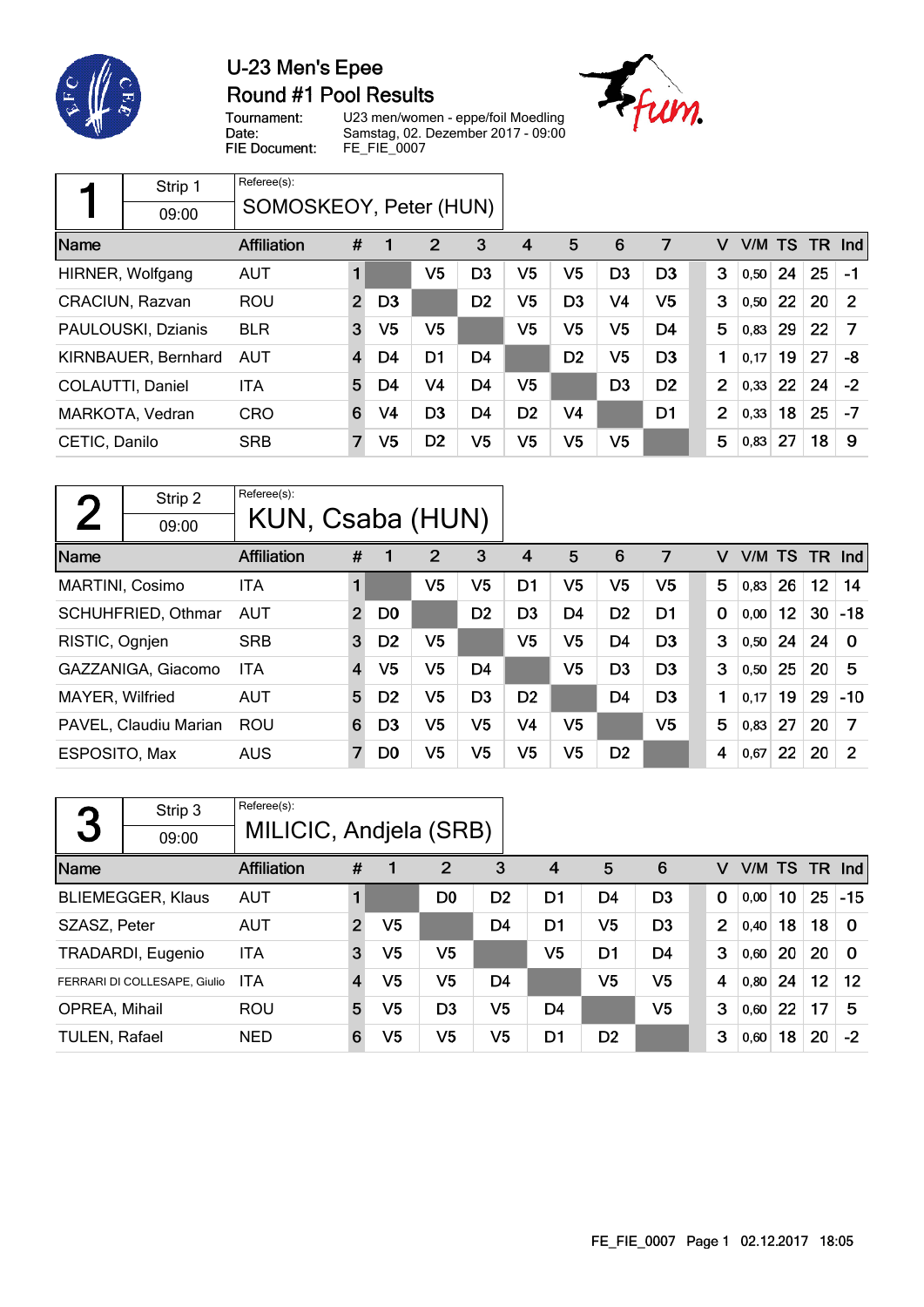|                         | Strip 4         | Referee(s):              |                |                |                |                |                |                |                |                |      |        |    |          |
|-------------------------|-----------------|--------------------------|----------------|----------------|----------------|----------------|----------------|----------------|----------------|----------------|------|--------|----|----------|
|                         | 09:00           | OLTEANU, Alexandra (ROU) |                |                |                |                |                |                |                |                |      |        |    |          |
| Name                    |                 | <b>Affiliation</b>       | #              |                | $\overline{2}$ | 3              | $\overline{4}$ | 5              | 6              | v              |      | V/M TS |    | $TR$ Ind |
| HAIDER, Gunther         |                 | <b>AUT</b>               |                |                | D4             | V5             | V5             | D <sub>4</sub> | D <sub>0</sub> | $\overline{2}$ | 0.40 | 18     | 22 | -4       |
| <b>TERSCINAR, Peter</b> |                 | <b>AUT</b>               | $\overline{2}$ | V <sub>5</sub> |                | D <sub>1</sub> | V5             | D <sub>3</sub> | D <sub>1</sub> | $\overline{2}$ | 0,40 | 15     | 21 | -6       |
|                         | DUBOUSKI, Pavel | <b>BLR</b>               | 3              | D4             | V <sub>5</sub> |                | V <sub>4</sub> | D <sub>3</sub> | D <sub>1</sub> | $\overline{2}$ | 0,40 | 17     | 19 | $-2$     |
| DINCA, Dorel            |                 | <b>ROU</b>               | $\overline{4}$ | D <sub>3</sub> | D <sub>2</sub> | D <sub>3</sub> |                | D <sub>2</sub> | D <sub>3</sub> | $\mathbf 0$    | 0,00 | 13.    | 24 | $-11$    |
| VICHI, Edoardo          |                 | ITA                      | 5              | V5             | V <sub>5</sub> | V <sub>5</sub> | V <sub>5</sub> |                | D <sub>1</sub> | 4              | 0,80 | 21     | 17 | 4        |
| YANEZ, Adrian           |                 | <b>ESP</b>               | 6              | V5             | V <sub>5</sub> | V5             | V <sub>5</sub> | V <sub>5</sub> |                | 5              | 1,00 | 25     | 6  | 19       |

|                        | Strip 5                   | Referee(s):              |                |                |                |                |                |                |                |                |                |        |    |     |       |
|------------------------|---------------------------|--------------------------|----------------|----------------|----------------|----------------|----------------|----------------|----------------|----------------|----------------|--------|----|-----|-------|
| 5                      | 09:00                     | UNGUREANU, Petrica (ROU) |                |                |                |                |                |                |                |                |                |        |    |     |       |
| Name                   |                           | <b>Affiliation</b>       | #              | 1              | 2              | 3              | 4              | 5              | 6              | 7              | v              | V/M TS |    | TR. | Ind   |
| SCARSI, Mauro          |                           | <b>ITA</b>               | 1              |                | V5             | D <sub>3</sub> | D <sub>4</sub> | D <sub>0</sub> | V <sub>5</sub> | V <sub>5</sub> | 3              | 0,50   | 22 | 17  | 5     |
|                        | WENUSCH, Michael          | <b>AUT</b>               | $\overline{2}$ | D <sub>0</sub> |                | V5             | D <sub>2</sub> | D <sub>4</sub> | D <sub>2</sub> | D <sub>4</sub> | 1              | 0,17   | 17 | 27  | $-10$ |
|                        | POPESCU, Sebastian        | ROU                      | 3              | V5             | D <sub>2</sub> |                | V5             | D <sub>2</sub> | D <sub>1</sub> | V <sub>5</sub> | 3              | 0,50   | 20 | 24  | $-4$  |
|                        | GUSSONI, Alessandro       | <b>ITA</b>               | 4              | V5             | V <sub>5</sub> | D4             |                | D <sub>4</sub> | D <sub>4</sub> | V <sub>5</sub> | 3              | 0,50   | 27 | 24  | 3     |
| <b>HOFER, Nikolaus</b> |                           | <b>AUT</b>               | 5              | V5             | V5             | V5             | V5             |                | D <sub>3</sub> | V5             | 5              | 0,83   | 28 | 17  | 11    |
|                        | <b>KARPOV, Viacheslav</b> | <b>BLR</b>               | 6              | D <sub>2</sub> | V5             | V5             | V5             | V5             |                | D <sub>3</sub> | 4              | 0.67   | 25 | 20  | 5     |
| SOBOCAN, Rok           |                           | <b>SLO</b>               | 7              | D <sub>0</sub> | V5             | D <sub>2</sub> | D <sub>3</sub> | D <sub>2</sub> | V5             |                | $\overline{2}$ | 0,33   | 17 | 27  | $-10$ |

|                         | Strip 6                    | Referee(s):           |                |                |                |                |                |                |                |                |        |    |                 |            |
|-------------------------|----------------------------|-----------------------|----------------|----------------|----------------|----------------|----------------|----------------|----------------|----------------|--------|----|-----------------|------------|
|                         | 09:00                      | BEREUTER, Roman (AUT) |                |                |                |                |                |                |                |                |        |    |                 |            |
| Name                    |                            | <b>Affiliation</b>    | #              |                | 2              | 3              | 4              | 5              | 6              | v              | V/M TS |    | <b>TR</b>       | <b>Ind</b> |
|                         | <b>GUSTENAU, Gustav</b>    | <b>AUT</b>            |                |                | D <sub>2</sub> | D <sub>2</sub> | V5             | V <sub>5</sub> | D <sub>3</sub> | $\overline{2}$ | 0,40   | 17 | 21              | $-4$       |
| MAHRINGER, Josef        |                            | <b>AUT</b>            | $\overline{2}$ | V <sub>5</sub> |                | V5             | D <sub>3</sub> | V5             | V5             | 4              | 0,80   | 23 | 12 <sup>°</sup> | 11         |
| <b>TRIVELLI, Sergio</b> |                            | <b>ITA</b>            | 3              | V <sub>5</sub> | D <sub>2</sub> |                | V5             | V5             | V <sub>5</sub> | 4              | 0,80   | 22 | 15              | 7          |
|                         | <b>BARIONOVI, Riccardo</b> | <b>ITA</b>            | $\overline{4}$ | D <sub>3</sub> | V5             | D4             |                | V <sub>5</sub> | V5             | 3              | 0,60   | 22 | 16              | 6          |
|                         | MARTIC, Nemanja            | <b>SRB</b>            | 5              | D <sub>3</sub> | D1             | D <sub>2</sub> | D1             |                | D1             | 0              | 0,00   | 8  | 25              | $-17$      |
| PRELOVSEK, Martin       |                            | <b>CRO</b>            | 6              | V5             | D <sub>2</sub> | D <sub>2</sub> | D <sub>2</sub> | V <sub>5</sub> |                | 2              | 0,40   | 16 | 19              | $-3$       |

|                 | Strip 7                | Referee(s):            |                |                |                |                |                |                |                |                |      |        |     |                |
|-----------------|------------------------|------------------------|----------------|----------------|----------------|----------------|----------------|----------------|----------------|----------------|------|--------|-----|----------------|
|                 | 09:00                  | RICHTER, Anatole (AUT) |                |                |                |                |                |                |                |                |      |        |     |                |
| Name            |                        | <b>Affiliation</b>     | #              |                | 2              | 3              | 4              | 5              | 6              | v              |      | V/M TS | TR. | Ind            |
| IVALDI, Giorgio |                        | ITA                    |                |                | D4             | V5             | V5             | D4             | D4             | $\overline{2}$ | 0,40 | 22     | 20  | $\overline{2}$ |
| FONTANA, Davide |                        | <b>ITA</b>             | $\overline{2}$ | V <sub>5</sub> |                | V5             | V5             | D <sub>1</sub> | D <sub>2</sub> | 3              | 0,60 | 18     | 19  | -1             |
|                 | DELLA PIETRA, Leonardo | <b>AUT</b>             | 3              | D4             | D <sub>3</sub> |                | V5             | D <sub>1</sub> | V <sub>5</sub> | 2              | 0,40 | 18     | 22  | $-4$           |
|                 | EGGENREICH, Stefan     | <b>AUT</b>             | 4              | D1             | D <sub>2</sub> | D <sub>3</sub> |                | D <sub>0</sub> | D <sub>1</sub> | 0              | 0,00 | 7      | 25  | $-18$          |
| PERSU, Mario    |                        | ROU                    | 5              | V5             | V5             | V <sub>5</sub> | V <sub>5</sub> |                | D <sub>1</sub> | 4              | 0,80 | 21     | 11  | 10             |
| KULOZIK, Julian |                        | <b>GER</b>             | 6              | V5             | V <sub>5</sub> | D <sub>4</sub> | V5             | V5             |                | 4              | 0,80 | 24     | 13  | 11             |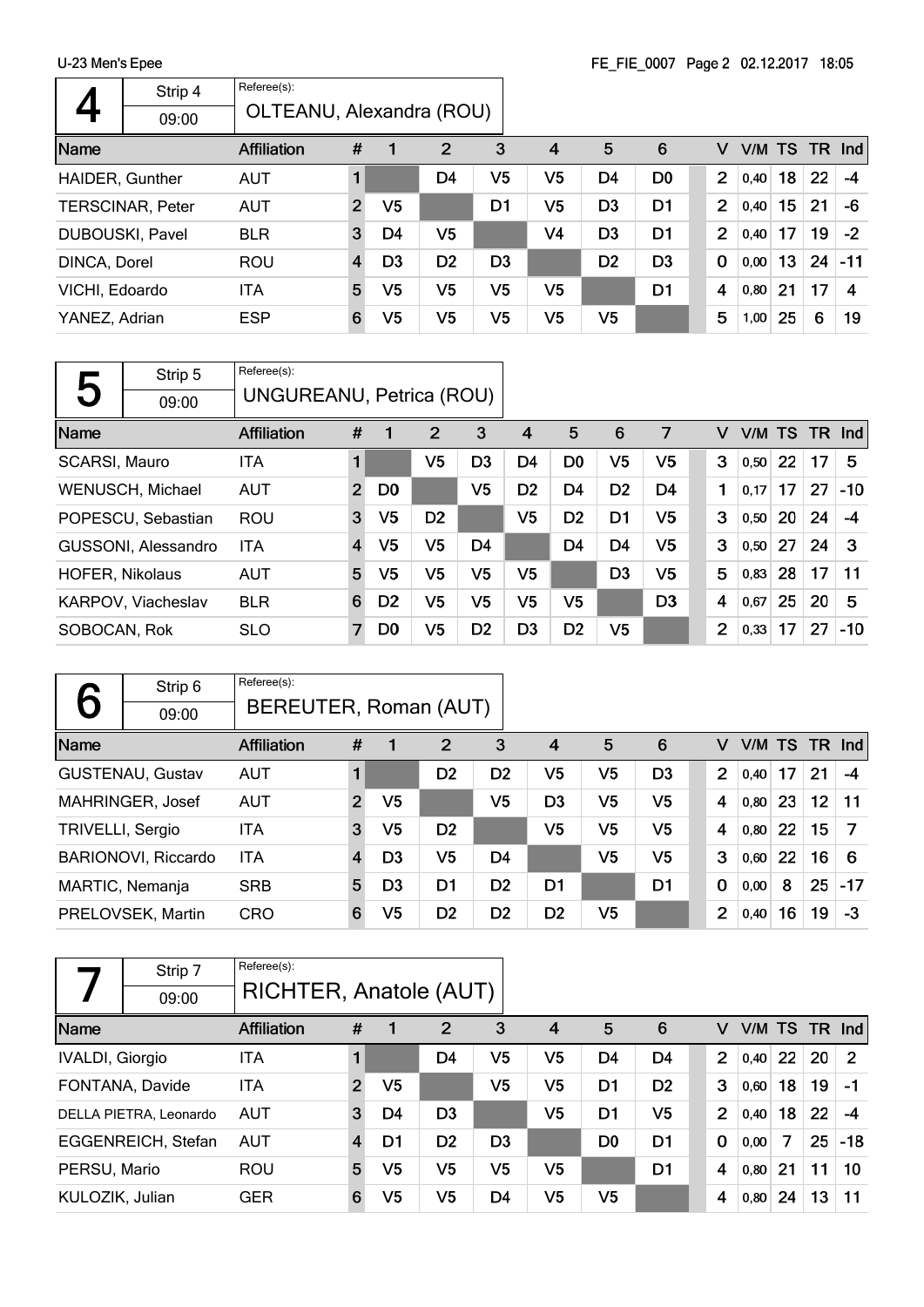| 8                     | Strip 8            | Referee(s):                     |                |                |                |                |                |                |                |                |   |        |    |     |       |
|-----------------------|--------------------|---------------------------------|----------------|----------------|----------------|----------------|----------------|----------------|----------------|----------------|---|--------|----|-----|-------|
|                       | 09:00              | <b>BUGARIN, Dimitrije (AUT)</b> |                |                |                |                |                |                |                |                |   |        |    |     |       |
| Name                  |                    | <b>Affiliation</b>              | #              | 1              | 2              | 3              | 4              | 5              | 6              | 7              | v | V/M TS |    | TR. | Ind   |
| <b>MOSER, Clemens</b> |                    | <b>AUT</b>                      |                |                | D <sub>2</sub> | D <sub>0</sub> | D <sub>3</sub> | D <sub>4</sub> | D <sub>1</sub> | D1             | 0 | 0,00   | 11 | 30  | $-19$ |
| TIMO, Davide          |                    | ITA                             | $\overline{2}$ | V <sub>5</sub> |                | V5             | V5             | D <sub>1</sub> | D <sub>1</sub> | V <sub>5</sub> | 4 | 0.67   | 22 | 18  | 4     |
| <b>BUDEK, Karol</b>   |                    | POL                             | 3              | V5             | D <sub>2</sub> |                | V5             | V <sub>5</sub> | V <sub>5</sub> | D <sub>3</sub> | 4 | 0.67   | 25 | 20  | 5     |
|                       | GONZALEZ, Miguel   | <b>AUT</b>                      | $\overline{4}$ | V <sub>5</sub> | D <sub>3</sub> | D <sub>3</sub> |                | D <sub>4</sub> | D <sub>2</sub> | D <sub>3</sub> | 1 | 0,17   | 20 | 28  | -8    |
|                       | DELLA PINA, Andrea | <b>ITA</b>                      | 5              | V5             | V <sub>5</sub> | D <sub>4</sub> | V5             |                | D <sub>2</sub> | V <sub>5</sub> | 4 | 0.67   | 26 | 22  | 4     |
| VOLKOV, Danila        |                    | <b>RUS</b>                      | 6              | V5             | V5             | D <sub>3</sub> | V5             | V <sub>5</sub> |                | V5             | 5 | 0,83   | 28 | 12  | 16    |
| MACELARU, Dan         |                    | <b>ROU</b>                      | 7              | V5             | D <sub>1</sub> | V5             | V5             | D <sub>3</sub> | D <sub>1</sub> |                | 3 | 0, 50  | 20 | 22  | $-2$  |

|                     | Strip 9           | Referee(s):        |                         |                |                |                |                |                |                |                |                |      |           |     |     |
|---------------------|-------------------|--------------------|-------------------------|----------------|----------------|----------------|----------------|----------------|----------------|----------------|----------------|------|-----------|-----|-----|
| 9                   | 09:00             |                    | LUCIFORA, Agnese (ITA)  |                |                |                |                |                |                |                |                |      |           |     |     |
| Name                |                   | <b>Affiliation</b> | #                       | 1              | 2              | 3              | 4              | 5              | 6              | 7              | v              | V/M  | <b>TS</b> | TR. | Ind |
|                     | DOBIASCH, Martin  | <b>AUT</b>         | 1                       |                | D <sub>3</sub> | V5             | V <sub>5</sub> | D <sub>3</sub> | V <sub>5</sub> | D4             | 3              | 0,50 | 25        | 20  | 5   |
| DUDUC, Alex         |                   | <b>SVK</b>         | 2                       | V <sub>5</sub> |                | D <sub>4</sub> | V5             | V <sub>5</sub> | D <sub>1</sub> | D <sub>4</sub> | 3              | 0,50 | 24        | 25  | -1  |
| CVETIC, Jovan       |                   | <b>SRB</b>         | 3                       | D1             | V5             |                | D <sub>3</sub> | D <sub>0</sub> | D <sub>3</sub> | V5             | $\overline{2}$ | 0,33 | 17        | 25  | -8  |
| JANDL, Jacopo       |                   | <b>AUT</b>         | $\overline{\mathbf{4}}$ | D1             | D <sub>3</sub> | V4             |                | D <sub>4</sub> | D <sub>2</sub> | V5             | $\overline{2}$ | 0,33 | 19        | 27  | -8  |
|                     | SABBADINI, Nambin | <b>ITA</b>         | 5                       | V <sub>4</sub> | D <sub>4</sub> | V5             | V <sub>5</sub> |                | D <sub>2</sub> | V5             | 4              | 0,67 | 25        | 19  | 6   |
| DABIJA, Adrian      |                   | ROU                | 6                       | D4             | V5             | V5             | V5             | V <sub>5</sub> |                | V5             | 5              | 0,83 | 29        | 17  | 12  |
| <b>BRADAC, Petr</b> |                   | <b>CZE</b>         | 7                       | V5             | V5             | D <sub>2</sub> | D <sub>4</sub> | D <sub>2</sub> | D <sub>4</sub> |                | $\overline{2}$ | 0,33 | 22        | 28  | -6  |

|                       | Strip 11                 | Referee(s):                |                |                |                |                |                |                |                |                |                |      |    |           |                      |
|-----------------------|--------------------------|----------------------------|----------------|----------------|----------------|----------------|----------------|----------------|----------------|----------------|----------------|------|----|-----------|----------------------|
| <b>O</b>              | 09:00                    | OPRZEDEK, Maximilian (AUT) |                |                |                |                |                |                |                |                |                |      |    |           |                      |
| Name                  |                          | <b>Affiliation</b>         | #              | 1              | 2              | 3              | 4              | 5              | 6              | 7              | v              | V/M  | TS | <b>TR</b> | $\lfloor nd \rfloor$ |
|                       | RISICATO, Gabriele       | ITA                        | 1              |                | V <sub>5</sub> | V3             | D <sub>2</sub> | V <sub>5</sub> | V <sub>5</sub> | V <sub>5</sub> | 5              | 0,83 | 25 | 9         | 16                   |
|                       | <b>GASTIERER, Helmut</b> | <b>AUT</b>                 | 2 <sup>2</sup> | D <sub>0</sub> |                | D <sub>2</sub> | D1             | D <sub>1</sub> | D <sub>2</sub> | D <sub>1</sub> | $\bf{0}$       | 0,00 | 7  | 29        | $-22$                |
| NIKOLIC, Kosta        |                          | <b>SRB</b>                 | 3              | D <sub>2</sub> | V <sub>5</sub> |                | V <sub>5</sub> | V <sub>5</sub> | V <sub>5</sub> | D <sub>4</sub> | 4              | 0,67 | 26 | 20        | 6                    |
|                       | CRECCHI, Bernardo        | <b>ITA</b>                 | 4              | V <sub>4</sub> | V <sub>5</sub> | D4             |                | V <sub>5</sub> | V <sub>5</sub> | V <sub>5</sub> | 5              | 0,83 | 28 | 14        | 14                   |
| <b>KOVACKI, Milos</b> |                          | <b>AUT</b>                 | 5              | D <sub>0</sub> | V4             | D <sub>2</sub> | D <sub>1</sub> |                | D <sub>4</sub> | D <sub>3</sub> | 1              | 0.17 | 14 | 26        | $-12$                |
| <b>HORVAT, Filip</b>  |                          | <b>CRO</b>                 | 6              | D1             | V5             | D <sub>4</sub> | D <sub>2</sub> | V <sub>5</sub> |                | D3             | $\overline{2}$ | 0,33 | 20 | 26        | -6                   |
|                       | NEGRAIA, Bogdan          | ROU                        | $\overline{7}$ | D <sub>2</sub> | V5             | V5             | D <sub>3</sub> | V5             | V <sub>5</sub> |                | 4              | 0,67 | 25 | 21        | 4                    |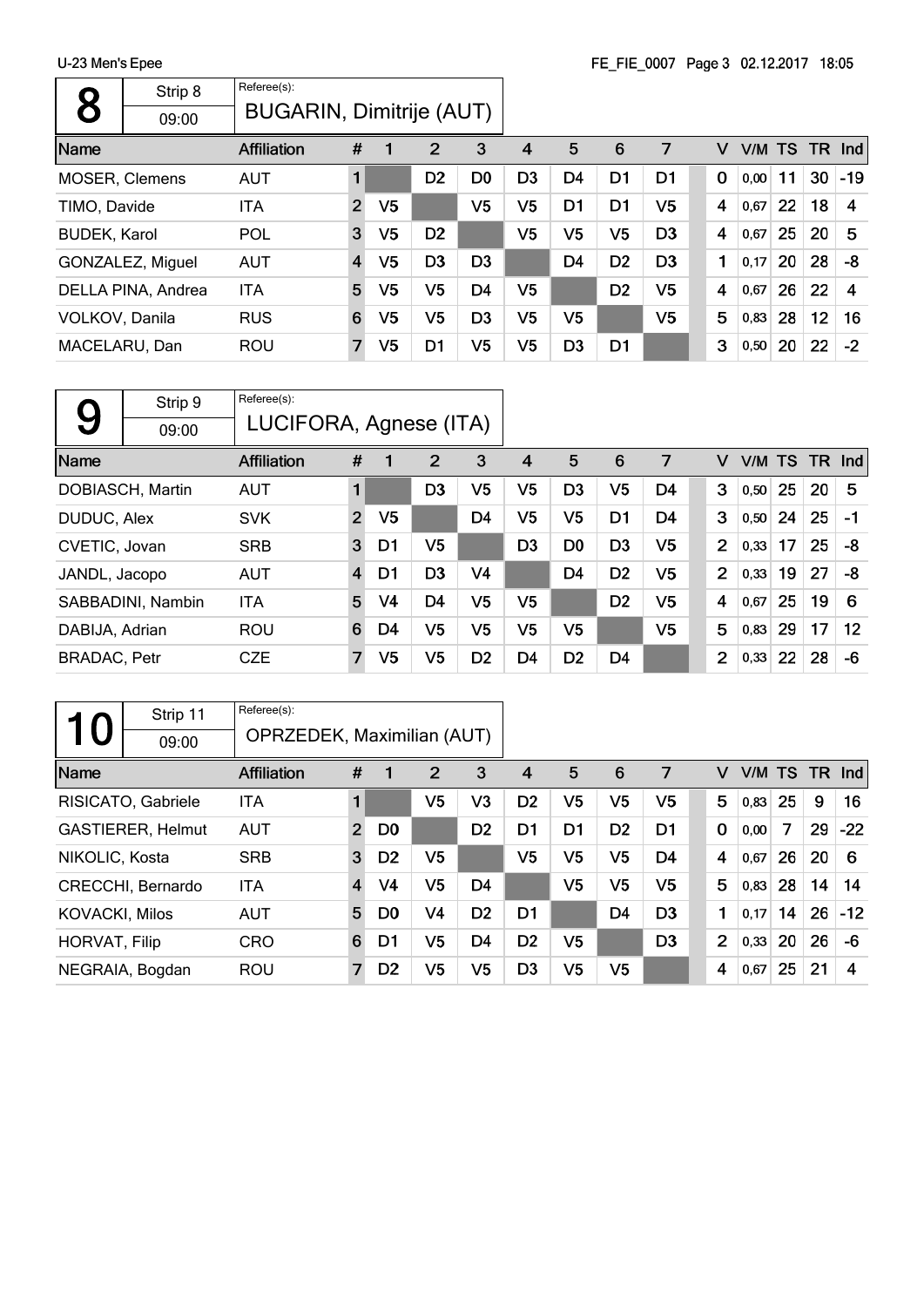|             | <b>U-LU IVIUII J LUUU</b> |                    |                         |                |                |                |                |                |                | $1 - 1$ is $0007 - 1000 - 7$ 02.12.2017 10.00 |                |               |    |    |         |
|-------------|---------------------------|--------------------|-------------------------|----------------|----------------|----------------|----------------|----------------|----------------|-----------------------------------------------|----------------|---------------|----|----|---------|
|             | Strip 7                   | Referee(s):        |                         |                |                |                |                |                |                |                                               |                |               |    |    |         |
|             | 10:30                     |                    |                         |                |                |                |                |                |                |                                               |                |               |    |    |         |
| Name        |                           | <b>Affiliation</b> | #                       |                | 2              | 3              | 4              | 5              | 6              | 7                                             | v              | V/M TS TR Ind |    |    |         |
|             | RATH, Maxcimilian         | AUT                | $\mathbf{1}$            |                | D <sub>4</sub> | D <sub>0</sub> | D <sub>1</sub> | D <sub>1</sub> | D <sub>0</sub> | D <sub>2</sub>                                | $\mathbf 0$    | 0,00          | 8  | 30 | $-22$   |
|             | <b>GAVRILUT, Daniel</b>   | <b>ROU</b>         | $\overline{2}$          | V <sub>5</sub> |                | V <sub>5</sub> | D <sub>3</sub> | V <sub>5</sub> | D <sub>3</sub> | D <sub>4</sub>                                | 3              | 0,50          | 25 | 27 | $-2$    |
| KLOTZ, Hans |                           | <b>SUI</b>         | 3                       | V <sub>5</sub> | D <sub>4</sub> |                | V <sub>5</sub> | D <sub>1</sub> | D <sub>3</sub> | D <sub>2</sub>                                | $\overline{2}$ | 0,33          | 20 | 23 | $-3$    |
|             | PUCHACHER, Lukas          | <b>AUT</b>         | $\overline{\mathbf{4}}$ | V <sub>5</sub> | V <sub>5</sub> | D <sub>3</sub> |                | V <sub>5</sub> | D <sub>2</sub> | D <sub>1</sub>                                | 3              | 0,50          | 21 | 23 | $-2$    |
|             | <b>BORISEVICH, YAVGEN</b> | <b>BLR</b>         | 5                       | V <sub>5</sub> | D <sub>4</sub> | V <sub>5</sub> | D4             |                | V <sub>5</sub> | V <sub>5</sub>                                | 4              | 0.67          | 28 | 16 | $12 \,$ |
|             | ANICHINI, Pierluigi       | <b>ITA</b>         | 6                       | V <sub>5</sub> | V <sub>5</sub> | V <sub>5</sub> | V <sub>5</sub> | D <sub>2</sub> |                | D <sub>3</sub>                                | 4              | 0,67          | 25 | 18 | 7       |
|             | <b>SCHMIER, Robert</b>    | <b>GER</b>         |                         | V <sub>5</sub> | V <sub>5</sub> | V <sub>5</sub> | V <sub>5</sub> | D <sub>2</sub> | V <sub>5</sub> |                                               | 5              | 0,83          | 27 | 17 | 10      |
|             |                           |                    |                         |                |                |                |                |                |                |                                               |                |               |    |    |         |

|                 | Strip 12               | Referee(s):        |                |                |                |                |                |                |                |                |                |      |           |     |            |
|-----------------|------------------------|--------------------|----------------|----------------|----------------|----------------|----------------|----------------|----------------|----------------|----------------|------|-----------|-----|------------|
|                 | 10:30                  |                    |                |                |                |                |                |                |                |                |                |      |           |     |            |
| Name            |                        | <b>Affiliation</b> | #              | 1              | 2              | 3              | 4              | 5              | 6              | 7              | v              | V/M  | <b>TS</b> | TR. | <b>Ind</b> |
| KNECHTL, Lukas  |                        | <b>AUT</b>         | 1              |                | V <sub>5</sub> | V5             | V5             | D <sub>3</sub> | D <sub>0</sub> | D <sub>3</sub> | 3              | 0,50 | 21        | 21  | $\Omega$   |
|                 | REPETTO, Giovanni      | <b>ITA</b>         | $\overline{2}$ | D <sub>3</sub> |                | V5             | D4             | V <sub>4</sub> | D <sub>2</sub> | V5             | 3              | 0,50 | 23        | 22  |            |
|                 | TIRMAN, Sebastian      | <b>ROU</b>         | 3              | D <sub>0</sub> | D <sub>0</sub> |                | D <sub>2</sub> | D <sub>2</sub> | D <sub>3</sub> | V <sub>5</sub> | 1              | 0,17 | 12        | 29  | $-17$      |
| HAYEK, Guenther |                        | <b>AUT</b>         | 4              | D <sub>3</sub> | V <sub>5</sub> | V <sub>5</sub> |                | D <sub>3</sub> | D <sub>4</sub> | D <sub>1</sub> | $\overline{2}$ | 0,33 | 21        | 26  | -5         |
|                 | VITELLI, Gennaro Maria | <b>ITA</b>         | 5              | V <sub>5</sub> | D <sub>3</sub> | V <sub>5</sub> | V5             |                | D <sub>3</sub> | V <sub>5</sub> | 4              | 0,67 | 26        | 17  | 9          |
| TULEN, Tristan  |                        | <b>NED</b>         | 6              | V5             | V <sub>5</sub> | V5             | V <sub>5</sub> | V <sub>5</sub> |                | V <sub>5</sub> | 6              | 1,00 | 30        | 13  | 17         |
| CIPAR, Jan      |                        | <b>SVK</b>         | 7              | V5             | D <sub>4</sub> | D <sub>4</sub> | V <sub>5</sub> | D <sub>0</sub> | D <sub>1</sub> |                | $\overline{2}$ | 0,33 | 19        | 24  | -5         |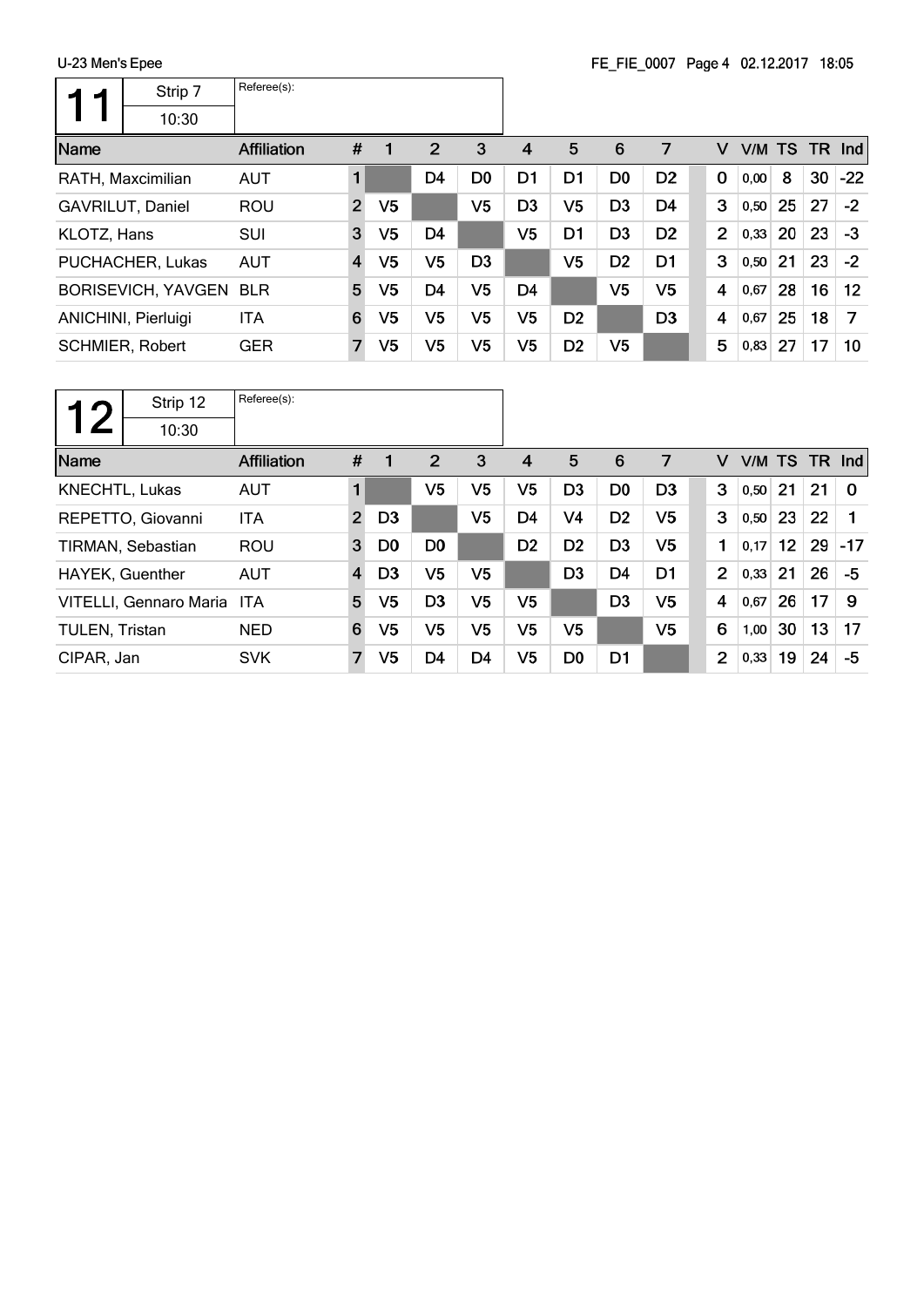

## U-23 Men's Epee Seeding for Round #2 - DE

Tournament:<br>Date:<br>FIE Document:

U23 men/women - eppe/foil Moedling Samstag, 02. Dezember 2017 - 09:00 FE\_FIE\_0008



| Seed                               | Name                                        | Country                  | $\overline{\mathsf{v}}$ | V/M               | <b>TS</b>             | <b>TR</b>                          | Ind                     | <b>Notes</b>         |
|------------------------------------|---------------------------------------------|--------------------------|-------------------------|-------------------|-----------------------|------------------------------------|-------------------------|----------------------|
| $\overline{1}$                     | YANEZ, Adrian                               | <b>ESP</b>               | $\overline{5}$          | 1,00              | 25                    | 6                                  | $+19$                   | Advanced             |
| $\overline{2}$                     | TULEN, Tristan                              | <b>NED</b>               | 6                       | 1,00              | $\overline{30}$       | $\overline{13}$                    | $+17$                   | Advanced             |
| $\overline{3}$                     | <b>VOLKOV, Danila</b>                       | <b>RUS</b>               | 5                       | 0,83              | 28                    | $\overline{12}$                    | $+16$                   | Advanced             |
| $\overline{4}$                     | RISICATO, Gabriele                          | <b>ITA</b>               | $\overline{5}$          | 0,83              | 25                    | $\overline{9}$                     | $+16$                   | Advanced             |
| $\overline{5}$                     | <b>CRECCHI</b> , Bernardo                   | <b>ITA</b>               | 5                       | 0,83              | 28                    | $\overline{14}$                    | $+14$                   | Advanced             |
| $\overline{6}$                     | <b>MARTINI, Cosimo</b>                      | <b>ITA</b>               | $\overline{5}$          | 0,83              | 26                    | $\overline{12}$                    | $+14$                   | Advanced             |
| $\overline{7}$                     | DABIJA, Adrian                              | <b>ROU</b>               | $\overline{5}$          | 0,83              | 29                    | $\overline{17}$                    | $+12$                   | Advanced             |
| $\overline{8}$                     | <b>HOFER, Nikolaus</b>                      | <b>AUT</b>               | $\overline{5}$          | 0,83              | 28                    | $\overline{17}$                    | $+11$                   | Advanced             |
| 9                                  | <b>SCHMIER, Robert</b>                      | <b>GER</b>               | $\overline{5}$          | 0,83              | $\overline{27}$       | $\overline{17}$                    | $+10$                   | Advanced             |
| $\overline{10}$                    | CETIC, Danilo                               | <b>SRB</b>               | 5                       | 0,83              | $\overline{27}$       | $\overline{18}$                    | $+9$                    | Advanced             |
| $\overline{11}$                    | PAULOUSKI, Dzianis                          | <b>BLR</b>               | $\overline{5}$          | 0,83              | 29                    | $\overline{22}$                    | $+7$                    | Advanced             |
| $\overline{12}$                    | PAVEL, Claudiu Marian                       | <b>ROU</b>               | 5                       | 0,83              | 27                    | 20                                 | $+7$                    | Advanced             |
| $\overline{13}$                    | FERRARI DI COLLESAPE, Giulio                | <b>ITA</b>               | 4                       | 0,80              | $\overline{24}$       | $\overline{12}$                    | $+12$                   | Advanced             |
| 14                                 | KULOZIK, Julian                             | <b>GER</b>               | $\overline{4}$          | 0,80              | $\overline{24}$       | $\overline{13}$                    | $+11$                   | Advanced             |
| $\overline{15}$                    | <b>MAHRINGER, Josef</b>                     | <b>AUT</b>               | 4                       | 0,80              | 23                    | $\overline{12}$                    | $+11$                   | Advanced             |
| $\overline{16}$                    | PERSU, Mario                                | $\overline{ROU}$         | $\overline{4}$          | 0,80              | $\overline{21}$       | $\overline{11}$                    | $+10$                   | Advanced             |
| $\overline{17}$                    | <b>TRIVELLI, Sergio</b>                     | <b>ITA</b>               | 4                       | 0,80              | 22<br>$\overline{21}$ | $\overline{15}$<br>$\overline{17}$ | $+7$<br>$+4$            | Advanced             |
| $\overline{18}$<br>$\overline{19}$ | VICHI, Edoardo<br><b>BORISEVICH, YAVGEN</b> | <b>ITA</b><br><b>BLR</b> | 4<br>$\overline{4}$     | 0,80<br>0,67      | 28                    | $\overline{16}$                    | $+12$                   | Advanced<br>Advanced |
| 20                                 | VITELLI, Gennaro Maria                      | <b>ITA</b>               | $\overline{4}$          | 0,67              | 26                    | $\overline{17}$                    | $+9$                    | Advanced             |
| $\overline{21}$                    | <b>ANICHINI</b> , Pierluigi                 | <b>ITA</b>               | 4                       | 0,67              | 25                    | $\overline{18}$                    | $+7$                    | Advanced             |
| 22                                 | NIKOLIC, Kosta                              | <b>SRB</b>               | $\overline{4}$          | 0,67              | 26                    | 20                                 | $+6$                    | Advanced             |
| 23                                 | SABBADINI, Nambin                           | <b>ITA</b>               | $\overline{4}$          | 0,67              | 25                    | $\overline{19}$                    | $+6$                    | Advanced             |
| $\sqrt{24T}$                       | <b>BUDEK, Karol</b>                         | POL                      | 4                       | 0,67              | 25                    | 20                                 | $+5$                    | Advanced             |
| $\overline{24T}$                   | KARPOV, Viacheslav                          | <b>BLR</b>               | $\overline{4}$          | 0,67              | 25                    | 20                                 | $\overline{+5}$         | Advanced             |
| 26                                 | DELLA PINA, Andrea                          | <b>ITA</b>               | $\overline{4}$          | 0,67              | 26                    | $\overline{22}$                    | $+4$                    | Advanced             |
| $\overline{27}$                    | NEGRAIA, Bogdan                             | <b>ROU</b>               | 4                       | 0,67              | 25                    | $\overline{21}$                    | $+4$                    | Advanced             |
| 28                                 | TIMO, Davide                                | <b>ITA</b>               | 4                       | 0,67              | 22                    | $\overline{18}$                    | $+4$                    | Advanced             |
| 29                                 | ESPOSITO, Max                               | <b>AUS</b>               | $\overline{4}$          | 0,67              | 22                    | 20                                 | $+2$                    | Advanced             |
| $\overline{30}$                    | <b>BARIONOVI, Riccardo</b>                  | <b>ITA</b>               | 3                       | 0,60              | 22                    | $\overline{16}$                    | $+6$                    | Advanced             |
| $\overline{31}$                    | <b>OPREA, Mihail</b>                        | <b>ROU</b>               | $\overline{3}$          | 0,60              | $\overline{22}$       | $\overline{17}$                    | $+5$                    | Advanced             |
| $\overline{32}$                    | <b>TRADARDI, Eugenio</b>                    | <b>ITA</b>               | $\overline{3}$          | 0,60              | 20                    | $\overline{20}$                    | 0                       | Advanced             |
| $\overline{33}$                    | FONTANA, Davide                             | <b>ITA</b>               | $\overline{3}$          | 0,60              | $\overline{18}$       | $\overline{19}$                    | $\overline{\mathbf{1}}$ | Advanced             |
| $\overline{34}$                    | <b>TULEN, Rafael</b>                        | <b>NED</b>               | $\overline{3}$          | 0,60              | $\overline{18}$       | 20                                 | $\overline{-2}$         | Advanced             |
| 35T                                | GAZZANIGA, Giacomo                          | <b>ITA</b>               | $\overline{3}$          | 0,50              | 25                    | 20                                 | $\overline{+5}$         | Advanced             |
| 35T                                | DOBIASCH, Martin                            | <b>AUT</b>               | 3                       | 0,50              | 25                    | 20                                 | $\overline{+5}$         | Advanced             |
| $\overline{37}$                    | <b>SCARSI, Mauro</b>                        | <b>ITA</b>               | $\overline{3}$          | 0,50              | 22                    | $\overline{17}$                    | $+5$                    | Advanced             |
| 38                                 | GUSSONI, Alessandro                         | <b>ITA</b>               | $\overline{3}$          | 0,50              | 27                    | $\overline{24}$                    | $+3$                    | Advanced             |
| 39                                 | <b>CRACIUN, Razvan</b>                      | <b>ROU</b>               | 3                       | 0,50              | 22                    | 20                                 | $+2$                    | Advanced             |
| 40                                 | REPETTO, Giovanni                           | <b>ITA</b>               | $\overline{3}$          | 0,50              | 23                    | $\overline{22}$                    | $+1$                    | Advanced             |
| $\overline{41}$                    | RISTIC, Ognjen                              | <b>SRB</b>               | $\overline{3}$          | 0,50              | $\overline{24}$       | $\overline{24}$                    | $\overline{0}$          | Advanced             |
| $\overline{42}$                    | <b>KNECHTL, Lukas</b>                       | <b>AUT</b>               | $\overline{\mathbf{3}}$ | 0,50              | $\overline{21}$       | $\overline{21}$                    | 0                       | Advanced             |
| $\overline{43T}$                   | HIRNER, Wolfgang                            | <b>AUT</b>               | $\overline{\mathbf{3}}$ | 0,50              | $\overline{24}$       | $\overline{25}$                    | -1                      | Advanced             |
| $\overline{43T}$                   | <b>DUDUC, Alex</b>                          | <b>SVK</b>               | $\overline{3}$          | 0,50              | $\overline{24}$       | 25                                 | $\overline{-1}$         | Advanced             |
| $\overline{45}$                    | GAVRILUT, Daniel                            | <b>ROU</b>               | $\overline{3}$          | 0, 50             | 25                    | 27                                 | $-2$                    | Advanced             |
| $\overline{46}$                    | PUCHACHER, Lukas                            | <b>AUT</b>               | 3                       | 0, 50             | 21                    | 23                                 | $-2$                    | Advanced             |
| $\overline{47}$                    | MACELARU, Dan                               | <b>ROU</b>               | $\overline{3}$          | 0,50              | 20                    | 22                                 | $\overline{-2}$         | Advanced             |
| 48                                 | POPESCU, Sebastian                          | <b>ROU</b>               | $\overline{\mathbf{3}}$ | 0,50              | 20                    | 24                                 | $-4$                    | Advanced             |
| 49                                 | IVALDI, Giorgio                             | <b>ITA</b>               | $\overline{2}$          | $ 0,40\rangle$    | 22                    | 20                                 | $+2$                    | Advanced             |
| 50                                 | SZASZ, Peter                                | <b>AUT</b>               | $\overline{2}$          | 0,40              | $\overline{18}$       | $\overline{18}$                    | 0                       | Advanced             |
| $\overline{51}$                    | <b>DUBOUSKI, Pavel</b>                      | <b>BLR</b>               | $\overline{2}$          | 0,40              | $\overline{17}$       | 19                                 | $\overline{-2}$         | Advanced             |
| $\overline{52}$                    | PRELOVSEK, Martin                           | <b>CRO</b>               | $\overline{2}$          | $ 0,40\rangle$    | $\overline{16}$       | 19                                 | $\overline{-3}$         | Advanced             |
| 53T                                | HAIDER, Gunther                             | <b>AUT</b>               | $\overline{2}$          | 0,40              | $\overline{18}$       | $\overline{22}$                    | -4                      | Advanced             |
| 53T                                | DELLA PIETRA, Leonardo                      | <b>AUT</b>               | $\overline{2}$          | 0,40              | $\overline{18}$       | $\overline{22}$                    | $-4$                    | Advanced             |
| 55                                 | GUSTENAU, Gustav                            | <b>AUT</b>               | $\overline{2}$          | $ 0,40\rangle$    | 17                    | $\overline{21}$                    | $-4$                    | Advanced             |
| 56                                 | <b>TERSCINAR, Peter</b>                     | AUT                      | $\overline{2}$          | 0,40              | 15                    | $\overline{21}$                    | -6                      | Advanced             |
| 57                                 | <b>COLAUTTI, Daniel</b>                     | <b>ITA</b>               | $\overline{2}$          | 0,33              | 22                    | 24                                 | $\overline{-2}$         | Advanced             |
| 58                                 | KLOTZ, Hans                                 | $\overline{\text{SUI}}$  | $\overline{2}$          | 0,33              | 20                    | 23                                 | $\overline{-3}$         | Advanced             |
| 59                                 | HAYEK, Guenther                             | <b>AUT</b>               | $\overline{2}$          | 0,33              | $\overline{21}$       | 26                                 | $-5$                    | Advanced             |
| 60                                 | CIPAR, Jan                                  | <b>SVK</b>               | $\overline{2}$          | 0,33              | $\overline{19}$       | $\overline{24}$                    | $\overline{-5}$         | Advanced             |
| $\overline{61}$                    | <b>BRADAC, Petr</b>                         | CZE                      | $\overline{2}$          | 0,33              | 22                    | 28                                 | $-6$                    | Advanced             |
| $\overline{62}$                    | HORVAT, Filip                               | <b>CRO</b>               | $\overline{2}$          | $\overline{0,33}$ | 20                    | 26                                 | $\overline{-6}$         | Advanced             |
| 63                                 | MARKOTA, Vedran                             | CRO                      | $\overline{2}$          | 0,33              | $\overline{18}$       | 25                                 | -7                      | Advanced             |
| 64                                 | JANDL, Jacopo                               | <b>AUT</b>               | $\overline{2}$          | 0,33              | 19                    | $\overline{27}$                    | -8                      | Advanced             |
| 65                                 | CVETIC, Jovan                               | <b>SRB</b>               | $\overline{2}$          | $\overline{0,33}$ | 17                    | 25                                 | -8                      | Eliminated           |
| 66<br>67                           | SOBOCAN, Rok                                | <b>SLO</b>               | $\overline{2}$          | $\overline{0,33}$ | $\overline{17}$       | $\overline{27}$                    | $-10$                   | Eliminated           |
|                                    | GONZALEZ, Miguel                            | <b>AUT</b>               | 1                       | $\overline{0,17}$ | 20<br>$\overline{19}$ | 28<br>$\overline{27}$              | -8                      | Eliminated           |
| 68                                 | KIRNBAUER, Bernhard                         | <b>AUT</b>               | 1                       | $\overline{0,17}$ |                       |                                    | $-8$                    | Eliminated           |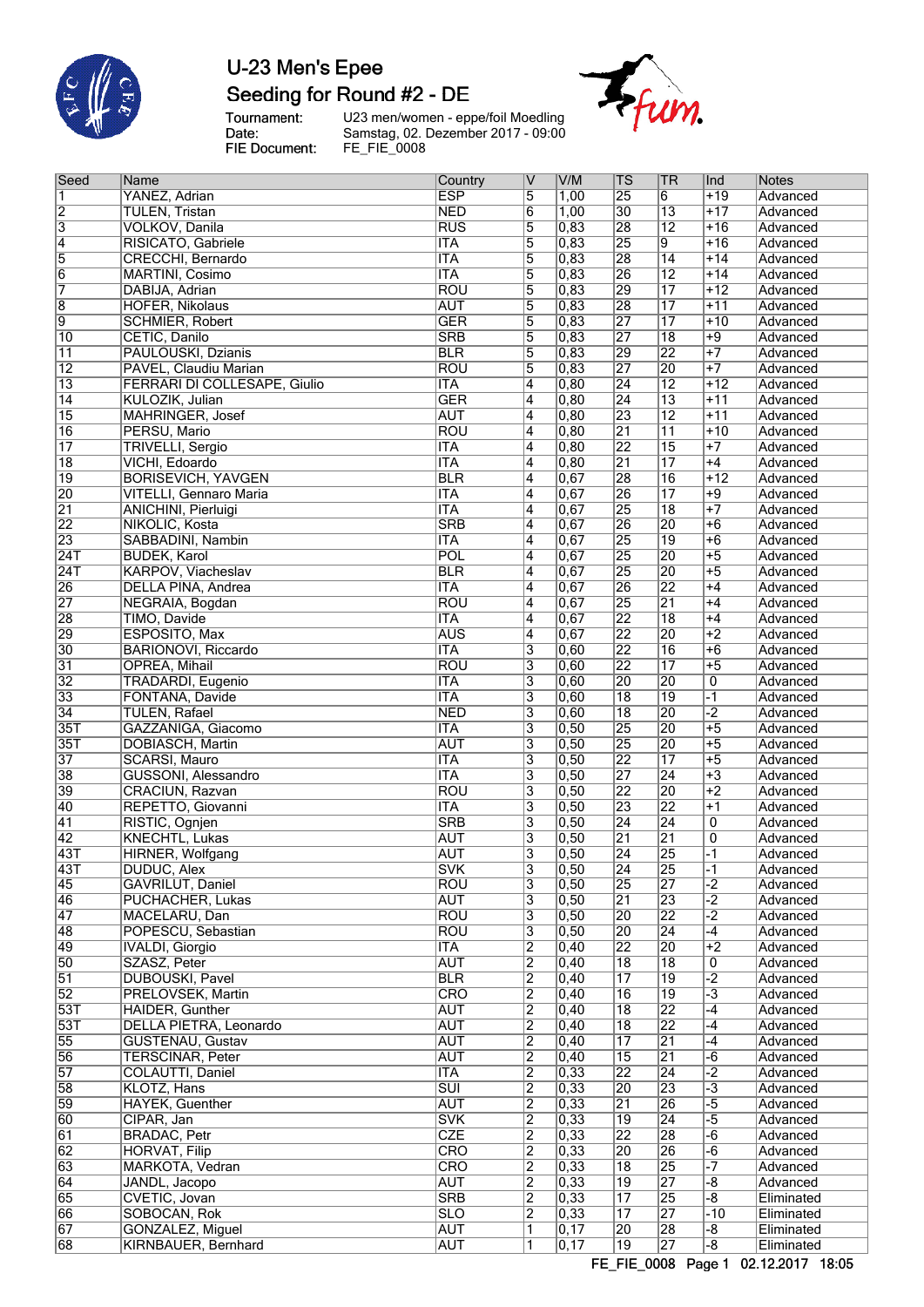## FE\_FIE\_0008 Page 2 02.12.2017 18:05

| Seed            | Name                     | Country    | $\vee$ | V/M   | <b>TS</b> | <b>TR</b> | Ind   | Notes      |
|-----------------|--------------------------|------------|--------|-------|-----------|-----------|-------|------------|
| 69              | MAYER, Wilfried          | IAUT       |        | 0.17  | 19        | 29        | $-10$ | Eliminated |
| 70              | WENUSCH, Michael         | IAUT       |        | 0, 17 | 17        | 27        | -10   | Eliminated |
| $\overline{71}$ | <b>KOVACKI, Milos</b>    | IAUT       |        | 0,17  | 14        | 26        | $-12$ | Eliminated |
| $\overline{72}$ | TIRMAN, Sebastian        | ROU        |        | 0.17  | 12        | 29        | $-17$ | Eliminated |
| $\overline{73}$ | DINCA, Dorel             | ROU        | 10     | 0.00  | 13        | 24        | $-11$ | Eliminated |
| $\overline{74}$ | <b>BLIEMEGGER, Klaus</b> | IAUT       | 10     | 0.00  | 10        | 25        | $-15$ | Eliminated |
| 75              | MARTIC, Nemanja          | <b>SRB</b> | 0      | 0.00  | 8         | 25        | $-17$ | Eliminated |
| 76              | SCHUHFRIED, Othmar       | <b>AUT</b> | 10     | 0.00  | 12        | 30        | $-18$ | Eliminated |
| 77              | EGGENREICH, Stefan       | <b>AUT</b> | 0      | 0.00  |           | 25        | -18   | Eliminated |
| 78              | MOSER, Clemens           | <b>AUT</b> | 10     | 0.00  | 11        | 30        | -19   | Eliminated |
| 79              | RATH, Maxcimilian        | IAUT       | 10     | 0.00  | 8         | 30        | $-22$ | Eliminated |
| 80              | <b>GASTIERER, Helmut</b> | IAUT       | 10     | 0,00  |           | 29        | $-22$ | Eliminated |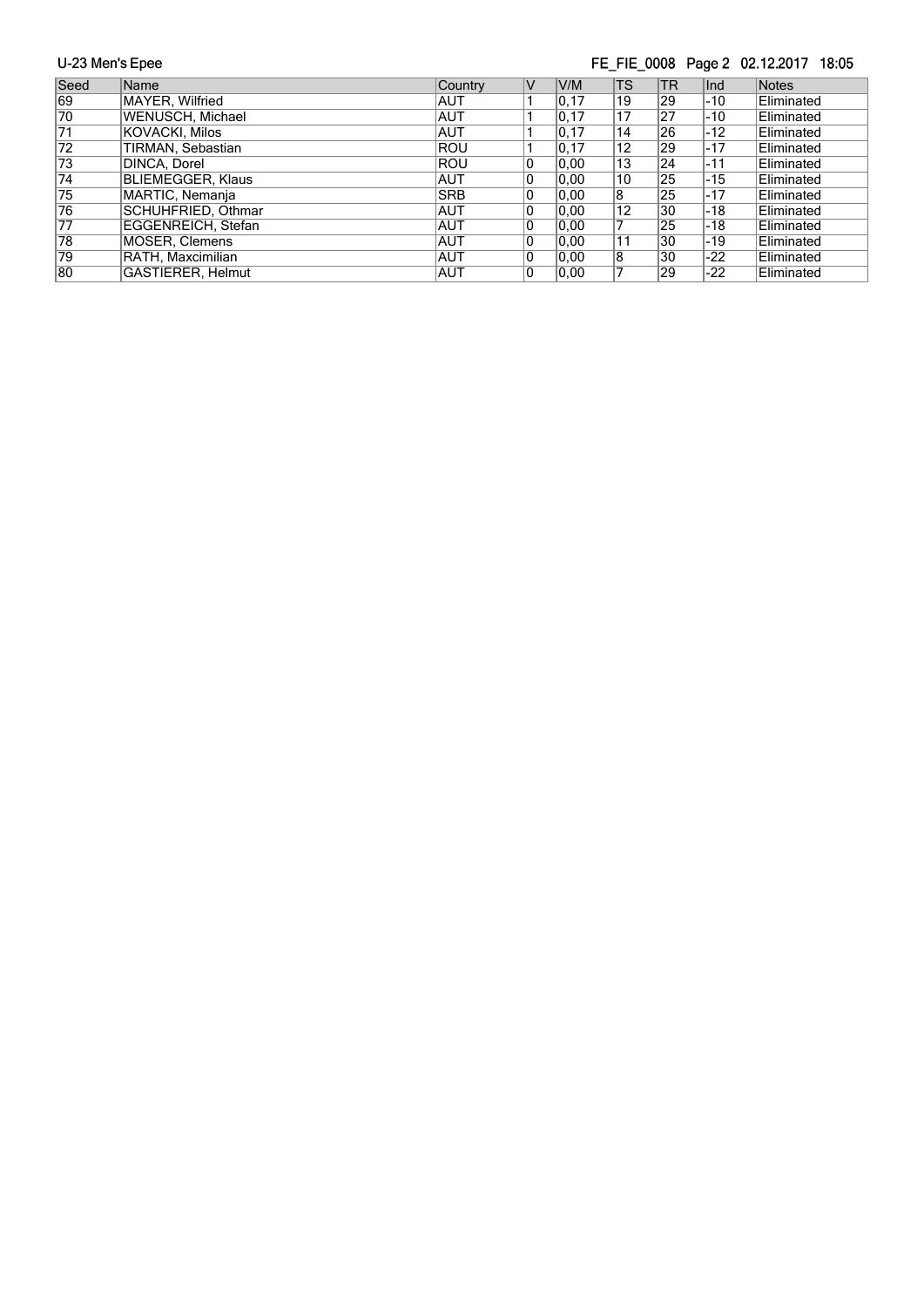## U-23 Men's Epee - Round #2 - DE (Table of 64)

| Table of 64                                            | Table of 32                                                          | Table of 16                                                             | Table of 8                                                     | Semi-Finals                             |
|--------------------------------------------------------|----------------------------------------------------------------------|-------------------------------------------------------------------------|----------------------------------------------------------------|-----------------------------------------|
| (1) YANEZ, Adrian<br><b>ESP</b>                        |                                                                      |                                                                         |                                                                |                                         |
| <u>(64) JANDL, Jacopo</u><br><b>AUT</b>                | (1) YANEZ, Adrian<br>$15 - 8$<br>Ref: MILICIC, Andjela (SRB)         | (1) TRADARDI, Eugenio                                                   |                                                                |                                         |
| <u>(33) FONTANA, Davide</u><br><b>ITA</b>              |                                                                      | 15 - 12<br>Ref: SOMOSKEOY, Peter (HUN)                                  |                                                                |                                         |
| $\overline{2}$<br>(32) TRADARDI, Eugenio<br>ITA        | (32) TRADARDI, Eugenio<br>15 - 13<br>Ref: ARANDJELOVIC, Milica (SRB) |                                                                         | <u>(1) PERSU, Mario</u>                                        |                                         |
| (17) TRIVELLI, Sergio<br><b>ITA</b><br>3               | (17) TRIVELLI, Sergio                                                |                                                                         | 15 - 13<br>Ref: BUGARIN, Dimitrije (AUT)                       |                                         |
| (48) POPESCU, Sebastian<br>ROU                         | 15 - 14<br>Ref: OLTEANU, Alexandra (ROU)                             | 16) PERSU, Mario                                                        |                                                                |                                         |
| (49) IVALDI, Giorgio<br><b>ITA</b>                     | $\overline{c}$<br>(16) PERSU, Mario                                  | 15 - 6<br>Ref: BUGARIN, Dimitrije (AUT)                                 |                                                                |                                         |
| (16) PERSU, Mario<br>ROU                               | 15 - 13<br>Ref: RICHTER, Anatole (AUT)                               |                                                                         |                                                                | (1) SCHMIER, Robert                     |
| (9) SCHMIER, Robert                                    |                                                                      |                                                                         |                                                                | 15 - 14<br>Ref: SOMOSKEOY, Peter (HUN)  |
| GER<br>5<br><u>(56) TERSCINAR, Peter</u><br><b>AUT</b> | (9) SCHMIER, Robert<br>15 - 12<br>Ref: ARANDJELOVIC, Milica (SRB)    | (9) SCHMIER, Robert                                                     |                                                                |                                         |
| (41) RISTIC, Ognjen<br>SRB<br>6                        | 3<br>(24) KARPOV, Viacheslav                                         | 15 - 14<br>Ref: UNGUREANU, Petrica (ROU)                                |                                                                |                                         |
| <u>(24) KARPOV, Viacheslav</u><br><b>BLR</b>           | 15 - 8<br>Ref: UNGUREANU, Petrica (ROU)                              | $\overline{2}$                                                          | (8) SCHMIER, Robert<br>15 - 13                                 |                                         |
| (25) BUDEK, Karol<br>POL<br>7                          | (25) REPETTO, Giovanni                                               |                                                                         | Ref: UNGUREANU, Petrica (ROU)                                  |                                         |
| <u>(40) REPETTO, Giovanni</u><br><b>ITA</b>            | 15 - 10<br>Ref: ARANDJELOVIC, Milica (SRB)<br>4                      | (8) REPETTO, Giovanni                                                   |                                                                |                                         |
| (57) COLAUTTI, Daniel<br>ITA<br>8                      | (8) HOFER, Nikolaus                                                  | $15 - 3$<br>Ref: OLTEANU, Alexandra (ROU)                               |                                                                |                                         |
| (8) HOFER, Nikolaus<br>AUT                             | 15 - 12<br>Ref: OLTEANU, Alexandra (ROU)                             |                                                                         |                                                                |                                         |
| (5) CRECCHI, Bernardo<br>ITA                           |                                                                      |                                                                         |                                                                |                                         |
| 9<br>(60) CIPAR, Jan<br><b>SVK</b>                     | (5) CRECCHI, Bernardo<br>15 - 10<br>Ref: OLTEANU, Alexandra (ROU)    | (5) CRECCHI, Bernardo                                                   |                                                                |                                         |
| (37) SCARSI, Mauro<br><b>ITA</b>                       | 5                                                                    | 15 - 11<br>Ref: RICHTER, Anatole (AUT)                                  |                                                                |                                         |
| 10<br>(28) TIMO, Davide<br>ITA                         | (28) SCARSI, Mauro<br>15 - 14<br>Ref: LUCIFORA, Agnese (ITA)         |                                                                         |                                                                |                                         |
| (21) ANICHINI, Pierluigi                               |                                                                      | 3                                                                       | (5) CRECCHI, Bernardo<br>15 - 4<br>Ref: SOMOSKEOY, Peter (HUN) |                                         |
| ITA<br>11<br>(44) HIRNER, Wolfgang                     | (21) ANICHINI, Pierluigi<br>$15 - 2$                                 |                                                                         |                                                                |                                         |
| <b>AUT</b>                                             | Ref: LUCIFORA, Agnese (ITA)<br>6                                     | 12) PAVEL, Claudiu Marian<br>15 - 11                                    |                                                                |                                         |
| (53) HAIDER, Gunther<br>AUT<br>12                      | '12) PAVEL, Claudiu Marian                                           | Ref: ARANDJELOVIC, Milica (SRB)                                         |                                                                |                                         |
| (12) PAVEL, Claudiu Marian<br>ROU                      | 15 - 9<br>Ref: LUCIFORA, Agnese (ITA)                                |                                                                         |                                                                | (4) CRECCHI, Bernardo<br>$\overline{2}$ |
| (13) FERRARI DI COLLESAPE, Giulio<br><b>ITA</b>        | 13) FERRARI DI COLLESAPE, Giulio                                     |                                                                         |                                                                | Ref: OLTEANU, Alexandra (ROU)           |
| 13<br>(52) PRELOVSEK, Martin<br><b>CRO</b>             | $15 - 6$<br>Ref: MILICIC, Andjela (SRB)                              |                                                                         |                                                                |                                         |
| (45) GAVRILUT, Daniel                                  | $\overline{7}$                                                       | (13) VITELLI, Gennaro Maria<br>$15 - 11$<br>Ref: LUCIFORA, Agnese (ITA) |                                                                |                                         |
| ROU<br>14<br>(20) VITELLI, Gennaro Maria               | (20) VITELLI, Gennaro Maria<br>$15 - 8$                              |                                                                         |                                                                |                                         |
| ITA                                                    | Ref: ARANDJELOVIC, Milica (SRB)                                      |                                                                         | (4) RISICATO, Gabriele<br>15 - 13                              |                                         |
| (29) ESPOSITO, Max<br><b>AUS</b><br>15                 | (29) ESPOSITO, Max                                                   |                                                                         | Ref: LUCIFORA, Agnese (ITA)                                    |                                         |
| (36) DOBIASCH, Martin<br><b>AUT</b>                    | $15 - 8$<br>Ref: OLTEANU, Alexandra (ROU)<br>8                       | <u> 4) RISICATO, Gabriele</u>                                           |                                                                |                                         |
| <u>(61) BRADAC, Petr</u><br>CZE                        | (4) RISICATO, Gabriele                                               | 15 - 6<br>Ref: SOMOSKEOY, Peter (HUN)                                   |                                                                |                                         |
| 16<br>(4) RISICATO, Gabriele<br><b>ITA</b>             | $15 - 7$<br>Ref: BUGARIN, Dimitrije (AUT)                            |                                                                         |                                                                |                                         |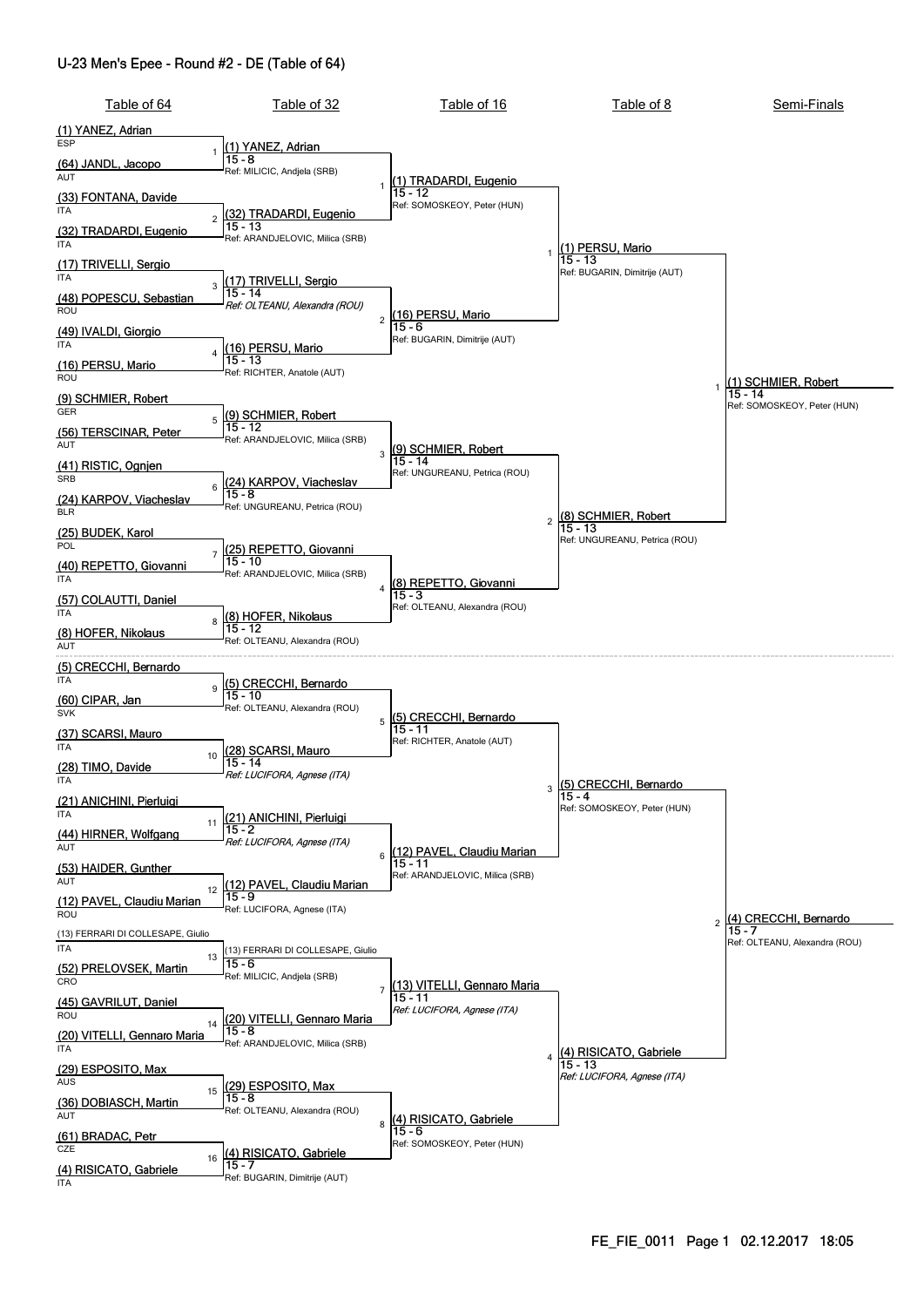#### U-23 Men's Epee - Round #2 - DE (Table of 64)

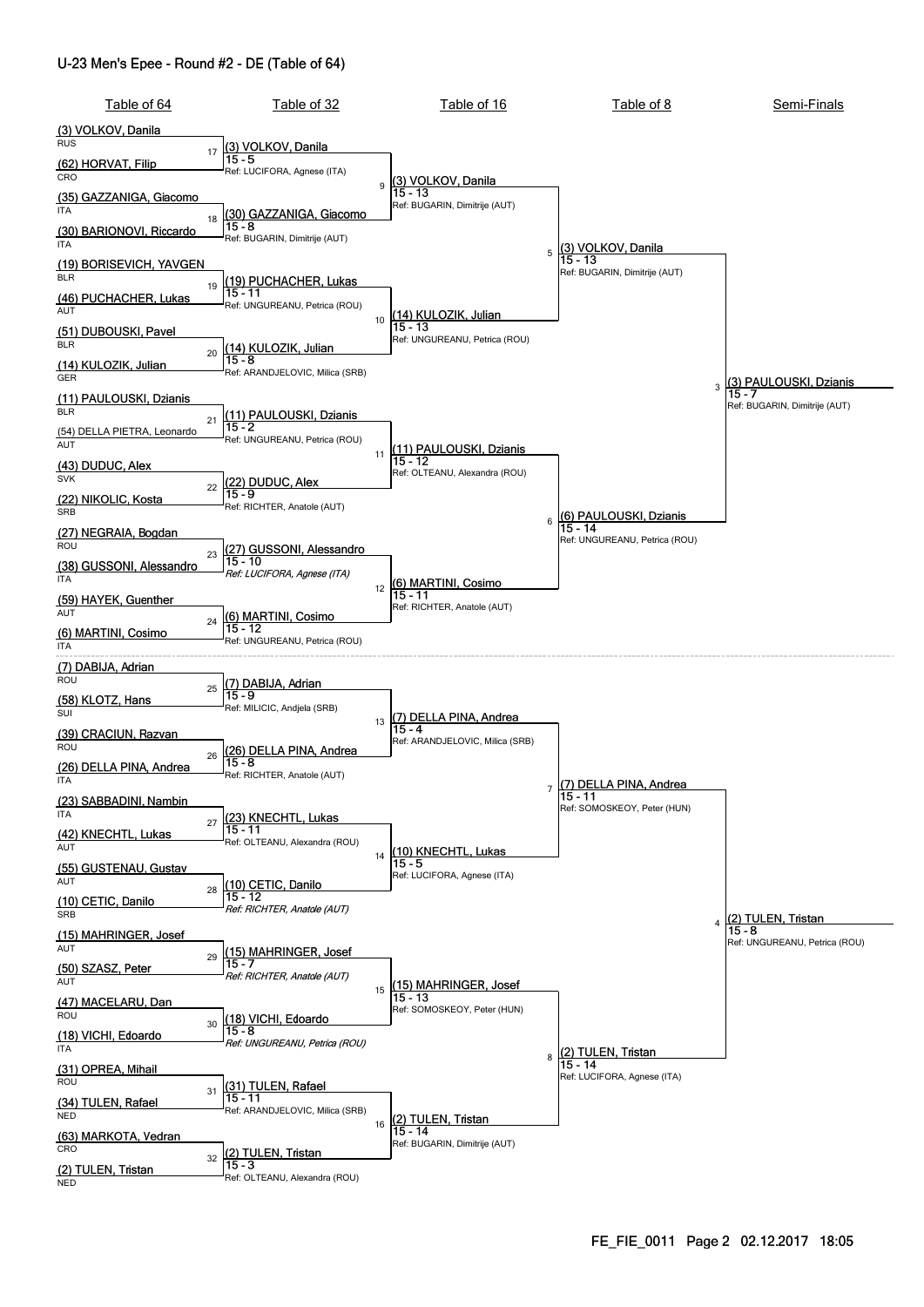## U-23 Men's Epee - Round #2 - DE (Table of 8)

| Table of 8                           | Semi-Finals                             | Finals                                   |                                         |
|--------------------------------------|-----------------------------------------|------------------------------------------|-----------------------------------------|
| (1) PERSU, Mario<br>ROU              | (1) SCHMIER, Robert                     |                                          |                                         |
| (8) SCHMIER, Robert<br><b>GER</b>    | 15 - 14<br>Ref: SOMOSKEOY, Peter (HUN)  | (1) SCHMIER, Robert                      |                                         |
| (5) CRECCHI, Bernardo<br><b>ITA</b>  | (4) CRECCHI, Bernardo                   | 15 - 12<br>Ref: BUGARIN, Dimitrije (AUT) |                                         |
| (4) RISICATO, Gabriele<br><b>ITA</b> | 15 - 7<br>Ref: OLTEANU, Alexandra (ROU) |                                          | (1) PAULOUSKI, Dzianis                  |
| (3) VOLKOV, Danila<br><b>RUS</b>     | (3) PAULOUSKI, Dzianis<br>3             |                                          | $15 - 6$<br>Ref: SOMOSKEOY, Peter (HUN) |
| (6) PAULOUSKI, Dzianis<br><b>BLR</b> | 15 - 7<br>Ref: BUGARIN, Dimitrije (AUT) | (2) PAULOUSKI, Dzianis                   |                                         |
| (7) DELLA PINA, Andrea<br><b>ITA</b> | (2) TULEN, Tristan                      | 15 - 13<br>Ref: SOMOSKEOY, Peter (HUN)   |                                         |
| (2) TULEN, Tristan<br><b>NED</b>     | 15 - 8<br>Ref: UNGUREANU, Petrica (ROU) |                                          |                                         |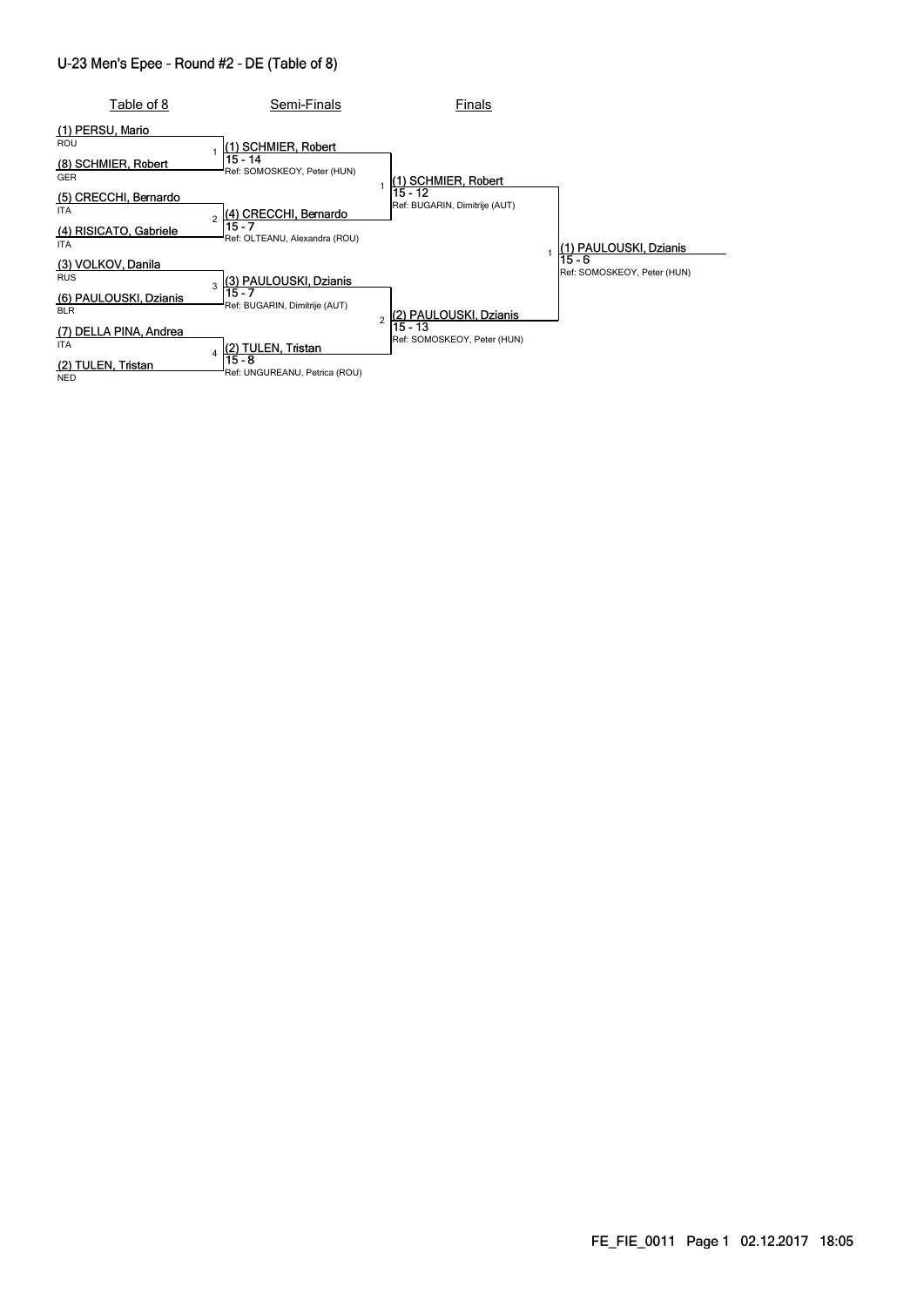

**Final Ranking** 

Tournament:<br>Date:<br>FIE Document:

U23 men/women - eppe/foil Moedling<br>Samstag, 02. Dezember 2017 - 09:00<br>FE\_FIE\_0012



| Place           | Name                                | Country                 | Birthdate  |
|-----------------|-------------------------------------|-------------------------|------------|
| $\vert$ 1       | PAULOUSKI, Dzianis                  | <b>BLR</b>              | 02.03.1996 |
| $\overline{2}$  | <b>SCHMIER, Robert</b>              | <b>GER</b>              | 11.02.1994 |
| $\overline{3T}$ | <b>CRECCHI</b> , Bernardo           | <b>ITA</b>              | 12.07.1995 |
| $\overline{3T}$ | <b>TULEN, Tristan</b>               | <b>NED</b>              | 22.07.1991 |
| $\overline{5}$  | VOLKOV, Danila                      | <b>RUS</b>              | 08.02.1995 |
| $\overline{6}$  | RISICATO, Gabriele                  | <b>ITA</b>              | 02.06.1996 |
| 7               | PERSU, Mario                        | <b>ROU</b>              | 20.07.1995 |
| $\overline{8}$  | <b>DELLA PINA, Andrea</b>           | <b>ITA</b>              | 10.12.1997 |
| $\overline{9}$  | <b>MARTINI, Cosimo</b>              | <b>ITA</b>              | 27.01.1997 |
| 10              | PAVEL, Claudiu Marian               | ROU                     | 13.03.1996 |
| $\overline{11}$ | KULOZIK, Julian                     | <b>GER</b>              | 09.09.1997 |
| 12              | <b>MAHRINGER, Josef</b>             | <b>AUT</b>              | 02.07.1997 |
| $\overline{13}$ | <b>VITELLI, Gennaro Maria</b>       | <b>ITA</b>              | 01.02.1998 |
| $\overline{14}$ | <b>TRADARDI, Eugenio</b>            | <b>ITA</b>              | 15.07.1997 |
| 15              | REPETTO, Giovanni                   | <b>ITA</b>              | 21.09.1993 |
| 16              | <b>KNECHTL, Lukas</b>               | <b>AUT</b>              | 24.02.1997 |
| $\overline{17}$ | YANEZ, Adrian                       | <b>ESP</b>              | 29.07.1995 |
| 18              | DABIJA, Adrian                      | <b>ROU</b>              | 16.02.1997 |
| $ 19\rangle$    | <b>HOFER, Nikolaus</b>              | <b>AUT</b>              | 13.06.1985 |
| $\overline{20}$ | CETIC, Danilo                       | <b>SRB</b>              | 11.12.1996 |
| $\overline{21}$ | <b>FERRARI DI COLLESAPE, Giulio</b> | <b>ITA</b>              | 11.01.1995 |
| $\overline{22}$ | <b>TRIVELLI, Sergio</b>             | <b>ITA</b>              | 01.04.1996 |
| 23              | VICHI, Edoardo                      | <b>ITA</b>              | 12.05.1995 |
| $\overline{24}$ | <b>ANICHINI</b> , Pierluigi         | <b>ITA</b>              | 08.08.1999 |
| $\overline{25}$ | KARPOV, Viacheslav                  | <b>BLR</b>              | 03.11.1997 |
| 26              | ESPOSITO, Max                       | <b>AUS</b>              | 01.01.1990 |
| $\overline{27}$ | <b>TULEN, Rafael</b>                | <b>NED</b>              | 01.06.1997 |
| $\overline{28}$ | GAZZANIGA, Giacomo                  | <b>ITA</b>              | 26.02.1999 |
| 29              | <b>SCARSI, Mauro</b>                | <b>ITA</b>              | 13.11.1998 |
| 30              | GUSSONI, Alessandro                 | <b>ITA</b>              | 02.09.1996 |
| $\overline{31}$ | DUDUC, Alex                         | <b>SVK</b>              | 25.08.1997 |
| $\overline{32}$ | <b>PUCHACHER, Lukas</b>             | <b>AUT</b>              | 06.06.1996 |
| 33              | <b>BORISEVICH, YAVGEN</b>           | <b>BLR</b>              | 22.03.1996 |
| $\overline{34}$ | NIKOLIC, Kosta                      | <b>SRB</b>              | 23.04.1999 |
| 35              | SABBADINI, Nambin                   | <b>ITA</b>              | 12.07.1995 |
| 36              | <b>BUDEK, Karol</b>                 | POL                     | 08.07.1996 |
| $\overline{37}$ | NEGRAIA, Bogdan                     | <b>ROU</b>              | 12.04.1994 |
| 38              | TIMO, Davide                        | <b>ITA</b>              | 13.11.1997 |
| 39              | <b>BARIONOVI, Riccardo</b>          | <b>ITA</b>              | 09.07.1995 |
| $\overline{40}$ | OPREA, Mihail                       | <b>ROU</b>              | 24.03.1998 |
| $\overline{41}$ | FONTANA, Davide                     | <b>ITA</b>              | 16.11.1999 |
| $\overline{42}$ | DOBIASCH, Martin                    | <b>AUT</b>              | 18.07.1989 |
| 43              | <b>CRACIUN, Razvan</b>              | <b>ROU</b>              | 23.05.2001 |
| 44              | RISTIC, Ognjen                      | <b>SRB</b>              | 28.02.2002 |
| 45              | HIRNER, Wolfgang                    | AUT                     | 29.05.1967 |
| 46              | <b>GAVRILUT, Daniel</b>             | ROU                     | 05.06.1998 |
| $\overline{47}$ | MACELARU, Dan                       | ROU                     | 30.01.1991 |
| 48              | POPESCU, Sebastian                  | <b>ROU</b>              | 16.03.2001 |
| 49              | <b>IVALDI, Giorgio</b>              | <b>ITA</b>              | 03.05.1999 |
| 50              | SZASZ, Peter                        | <b>AUT</b>              | 05.04.1983 |
| $\overline{51}$ | <b>DUBOUSKI, Pavel</b>              | <b>BLR</b>              | 06.01.1997 |
| $\overline{52}$ | PRELOVSEK, Martin                   | <b>CRO</b>              | 30.07.2000 |
| 53T             | <b>HAIDER, Gunther</b>              | <b>AUT</b>              | 14.02.1967 |
| 53T             | DELLA PIETRA, Leonardo              | <b>AUT</b>              | 05.02.1973 |
| 55              | <b>GUSTENAU, Gustav</b>             | <b>AUT</b>              | 01.06.1997 |
| 56              | <b>TERSCINAR, Peter</b>             | <b>AUT</b>              | 26.10.1985 |
| 57              | <b>COLAUTTI, Daniel</b>             | <b>ITA</b>              | 26.05.1996 |
| 58              | KLOTZ, Hans                         | $\overline{\text{SUI}}$ | 20.07.1958 |
| 59              | <b>HAYEK, Guenther</b>              | <b>AUT</b>              | 03.03.1969 |
| 60              | CIPAR, Jan                          | <b>SVK</b>              | 25.03.1997 |
| $\overline{61}$ | <b>BRADAC, Petr</b>                 | CZE                     | 30.04.1996 |
| $\overline{62}$ | <b>HORVAT, Filip</b>                | <b>CRO</b>              | 28.03.1995 |
| 63              | MARKOTA, Vedran                     | <b>CRO</b>              | 02.02.2001 |
| 64              | JANDL, Jacopo                       | <b>AUT</b>              | 18.03.1993 |
| 65              | CVETIC, Jovan                       | <b>SRB</b>              | 08.09.1997 |
| 66              | SOBOCAN, Rok                        | $\overline{\text{SLO}}$ | 13.11.1971 |
| $\overline{67}$ | GONZALEZ, Miguel                    | <b>AUT</b>              | 02.04.1992 |
| 68              | KIRNBAUER, Bernhard                 | <b>AUT</b>              | 20.06.1990 |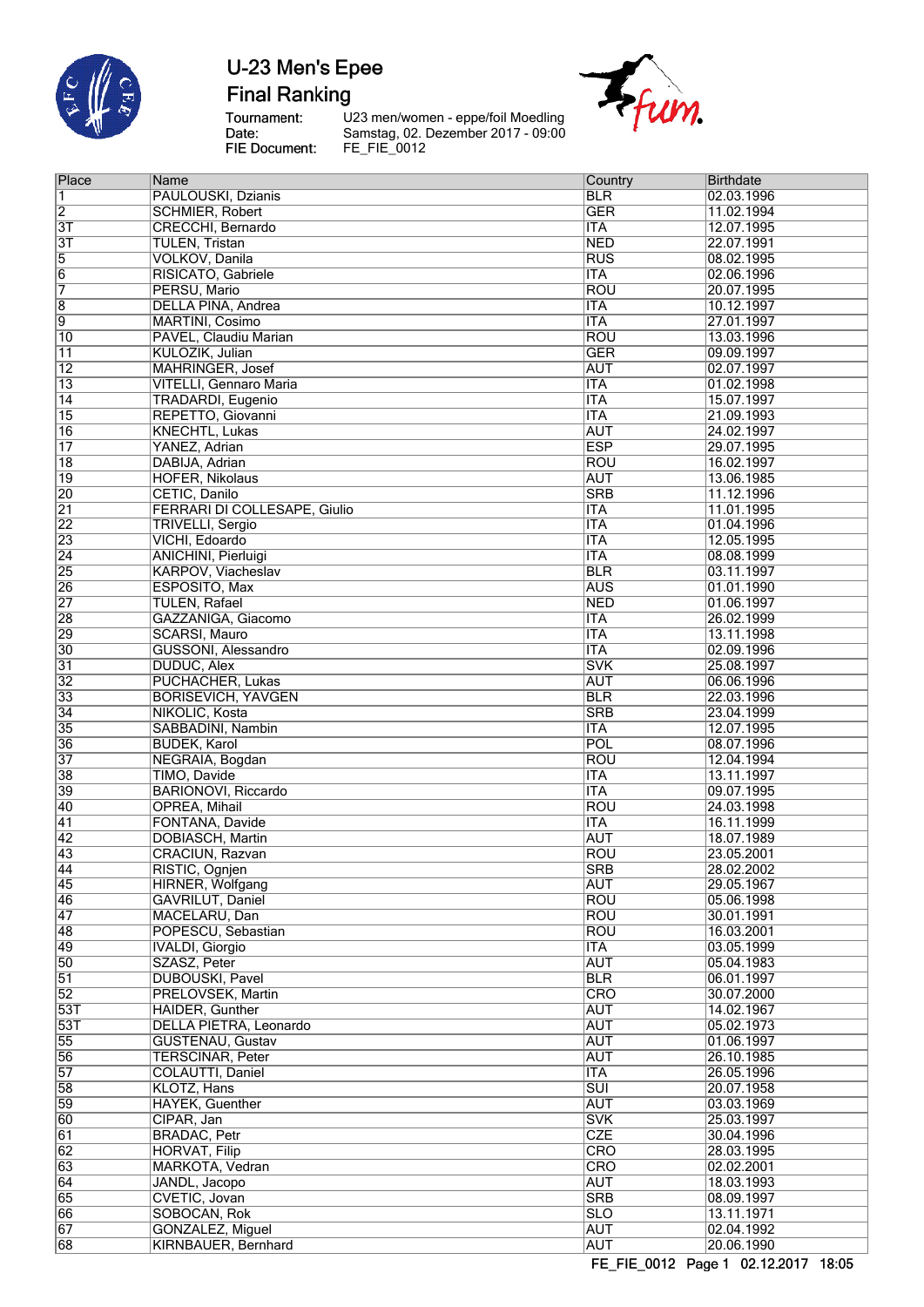## FE\_FIE\_0012 Page 2 02.12.2017 18:05

| Place           | Name                      | Country    | Birthdate   |
|-----------------|---------------------------|------------|-------------|
| 69              | MAYER, Wilfried           | AUT        | 15.05.1977  |
| $\overline{70}$ | WENUSCH, Michael          | <b>AUT</b> | 23.02.1962  |
| $\overline{71}$ | <b>KOVACKI, Milos</b>     | <b>AUT</b> | 05.10.1995  |
| $\overline{72}$ | TIRMAN, Sebastian         | <b>ROU</b> | 109.07.1999 |
| 73              | DINCA, Dorel              | ROU        | 102.02.2001 |
| $\overline{74}$ | <b>BLIEMEGGER, Klaus</b>  | AUT        | 108.07.1956 |
| $\overline{75}$ | MARTIC, Nemanja           | <b>SRB</b> | 18.10.1989  |
| 76              | SCHUHFRIED, Othmar        | AUT        | 08.12.1965  |
| 77              | <b>EGGENREICH, Stefan</b> | AUT        | 27.08.1984  |
| 78              | MOSER, Clemens            | <b>AUT</b> | 31.01.1991  |
| 79              | RATH, Maxcimilian         | <b>AUT</b> | 30.10.1995  |
| $\overline{80}$ | <b>GASTIERER, Helmut</b>  | <b>AUT</b> | 04.11.1972  |